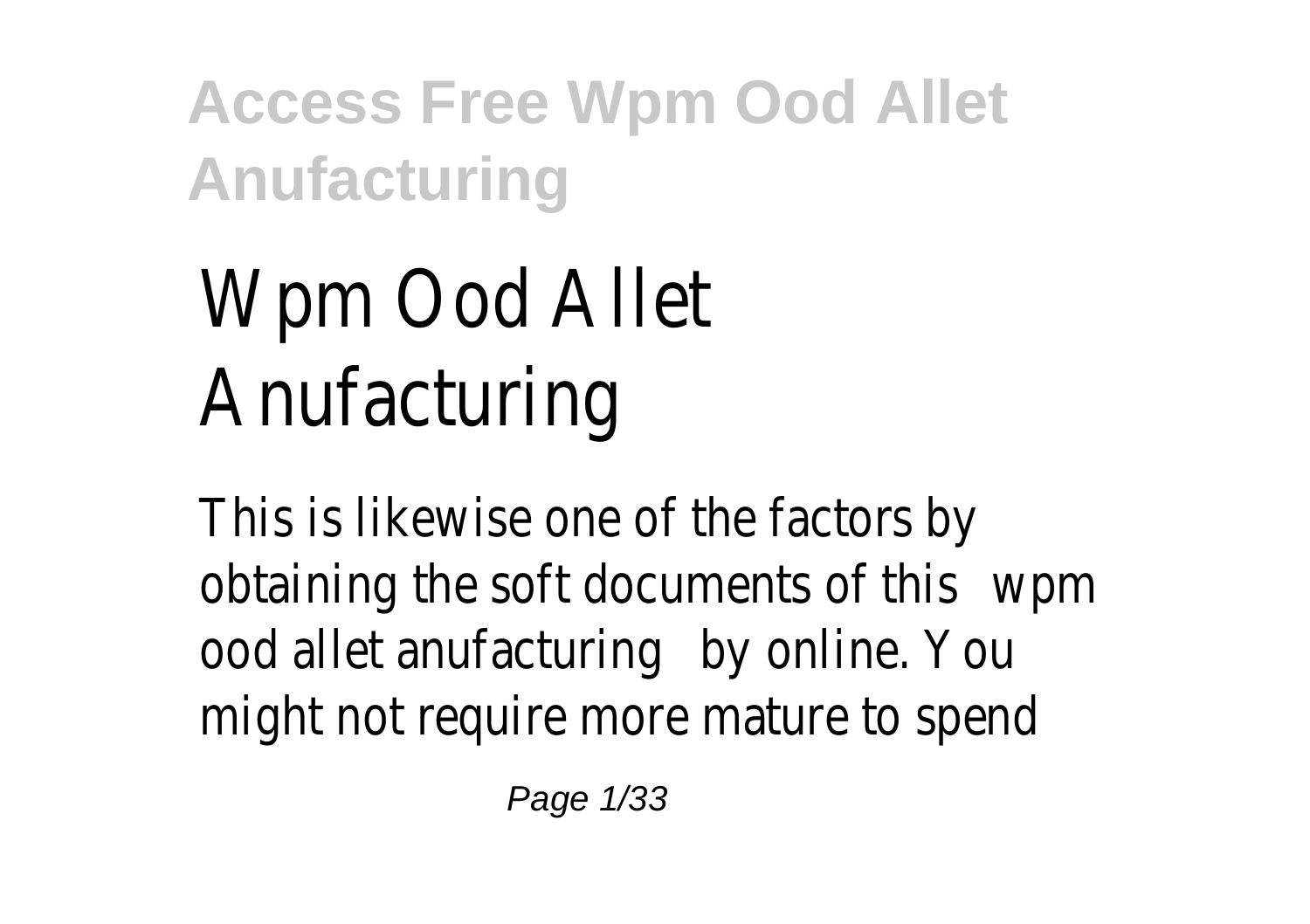to go to the books instigation as with ease as search for them. In some cases, you likewise reach not discover the proclamation wpm ood allet anufacturing that you are looking for. It will completely squander the time.

However below, taking into consideration Page 2/33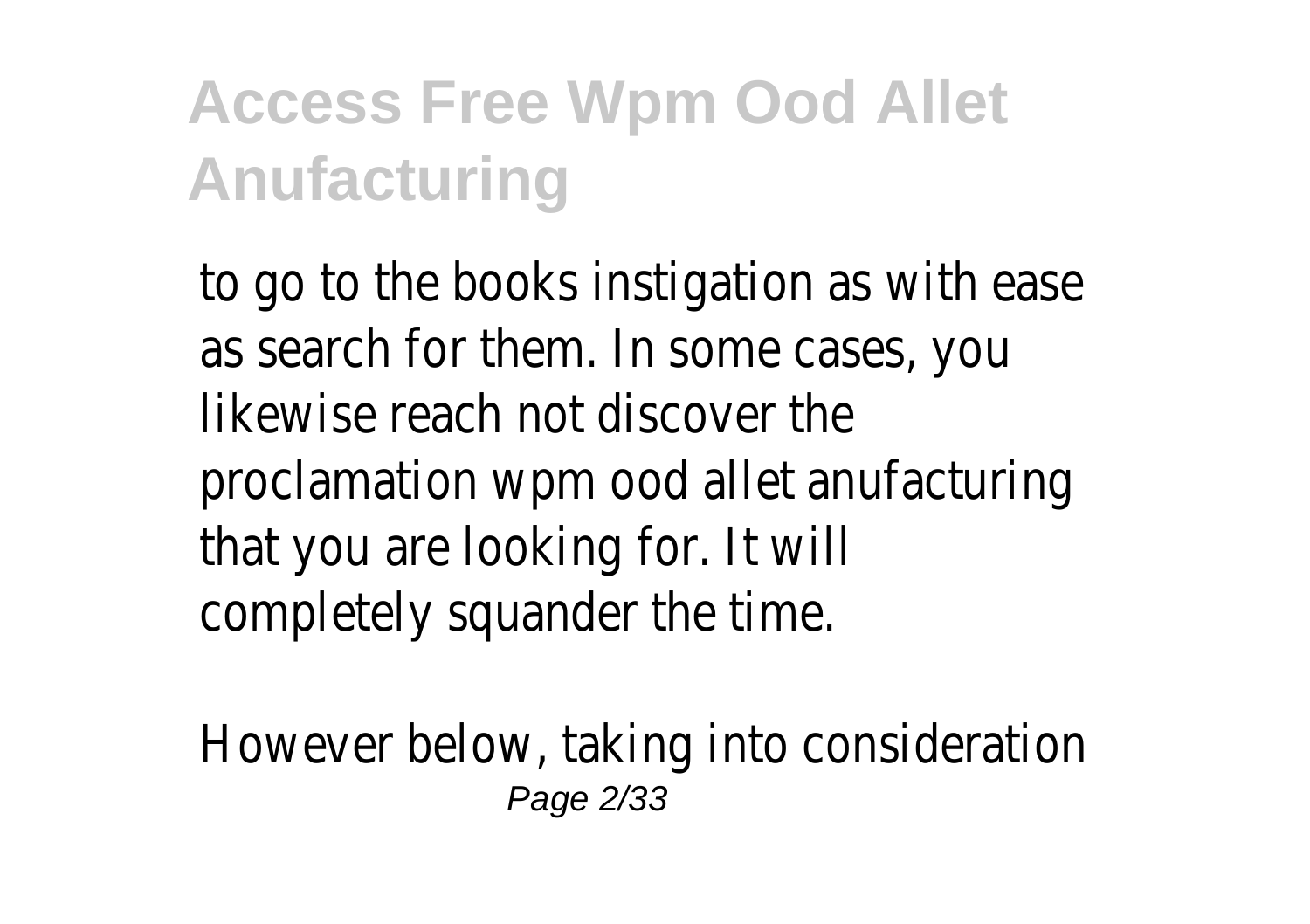you visit this web page, it will be so categorically simple to acquire as with ease as download lead wpm ood allet anufacturing

It will not undertake many time as we run by before. You can realize it even if behave something else at home and even Page 3/33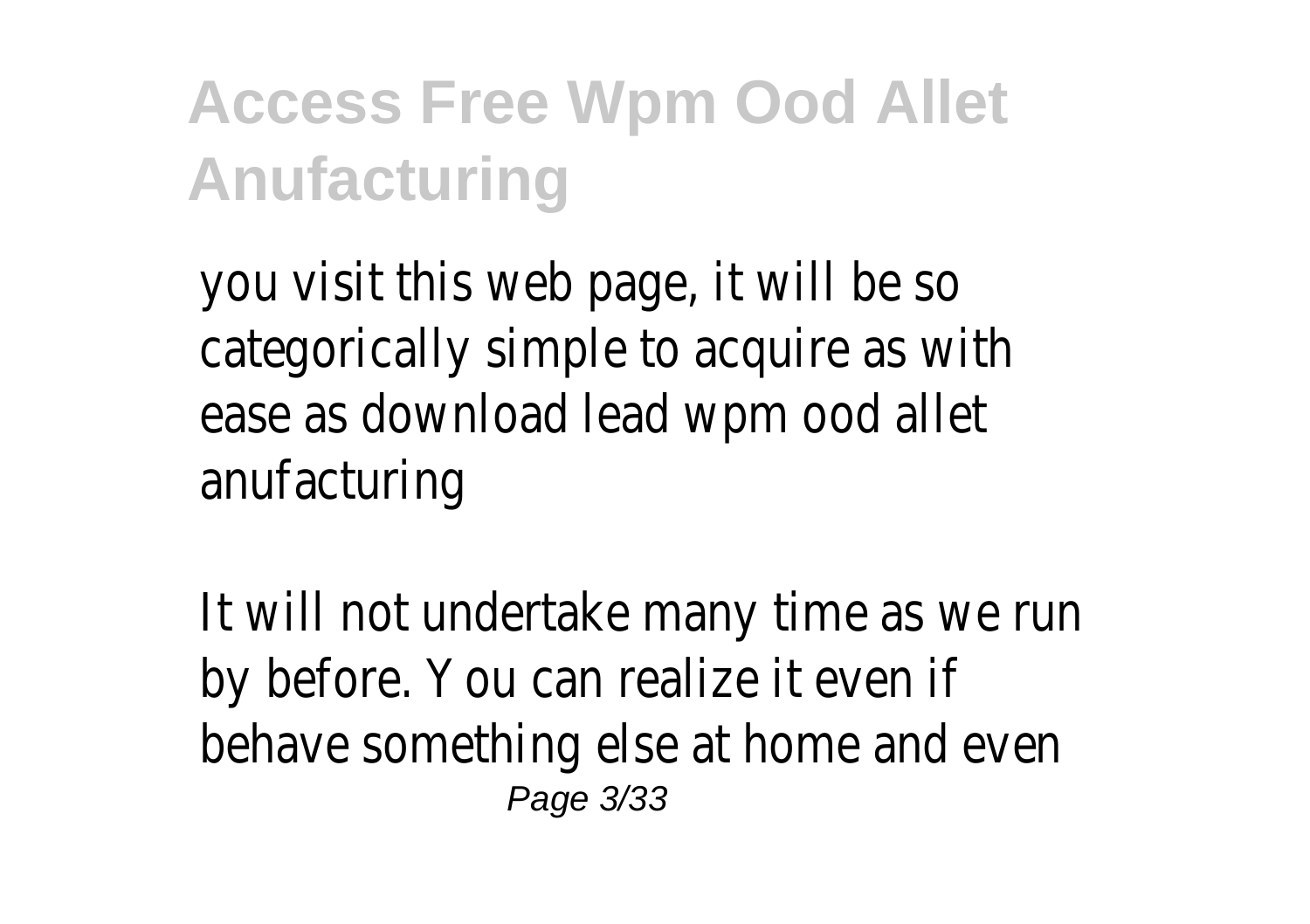in your workplace. hence easy! So, are you question? Just exercise just what we provide under as skillfully as evaluation wpm ood allet anufacturing what you following to read!

Here are 305 of the best book Page 4/33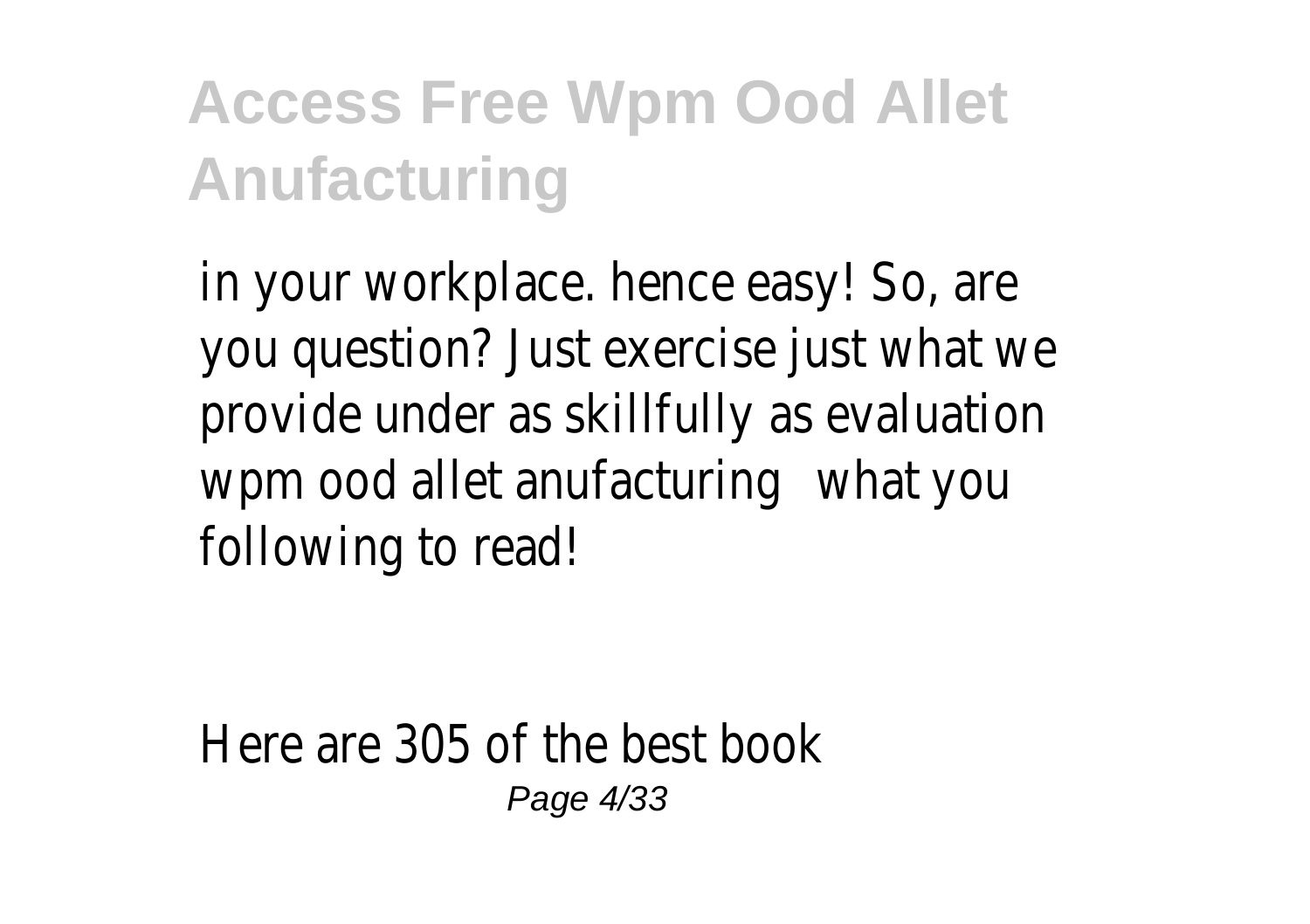subscription services available now. Get what you really want and subscribe to one or all thirty. You do your need to get free book access.

IPPC ISPM-15 Heat Treated Products - API Pallet Incorporated Page 5/33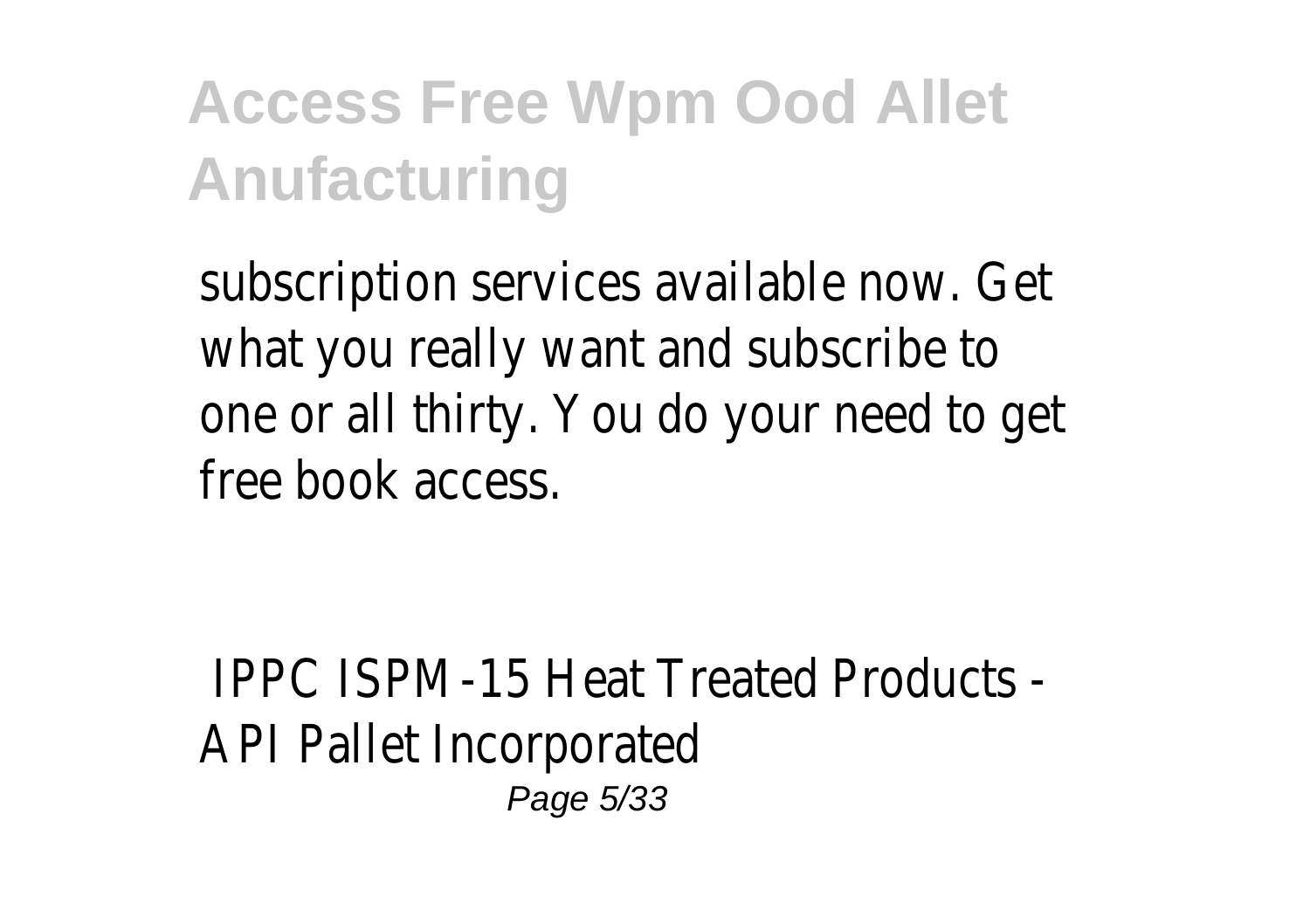introduction 10th edition lahey, wpm ood allet anufacturing, 2115 coordinate graphing answer key pdf, minecraft: beginner's handbook - updated edition: an official minecraft book from mojang, repressed (deadly secrets book 1), the frankenfood myth how protest and politics threaten the

Page 6/33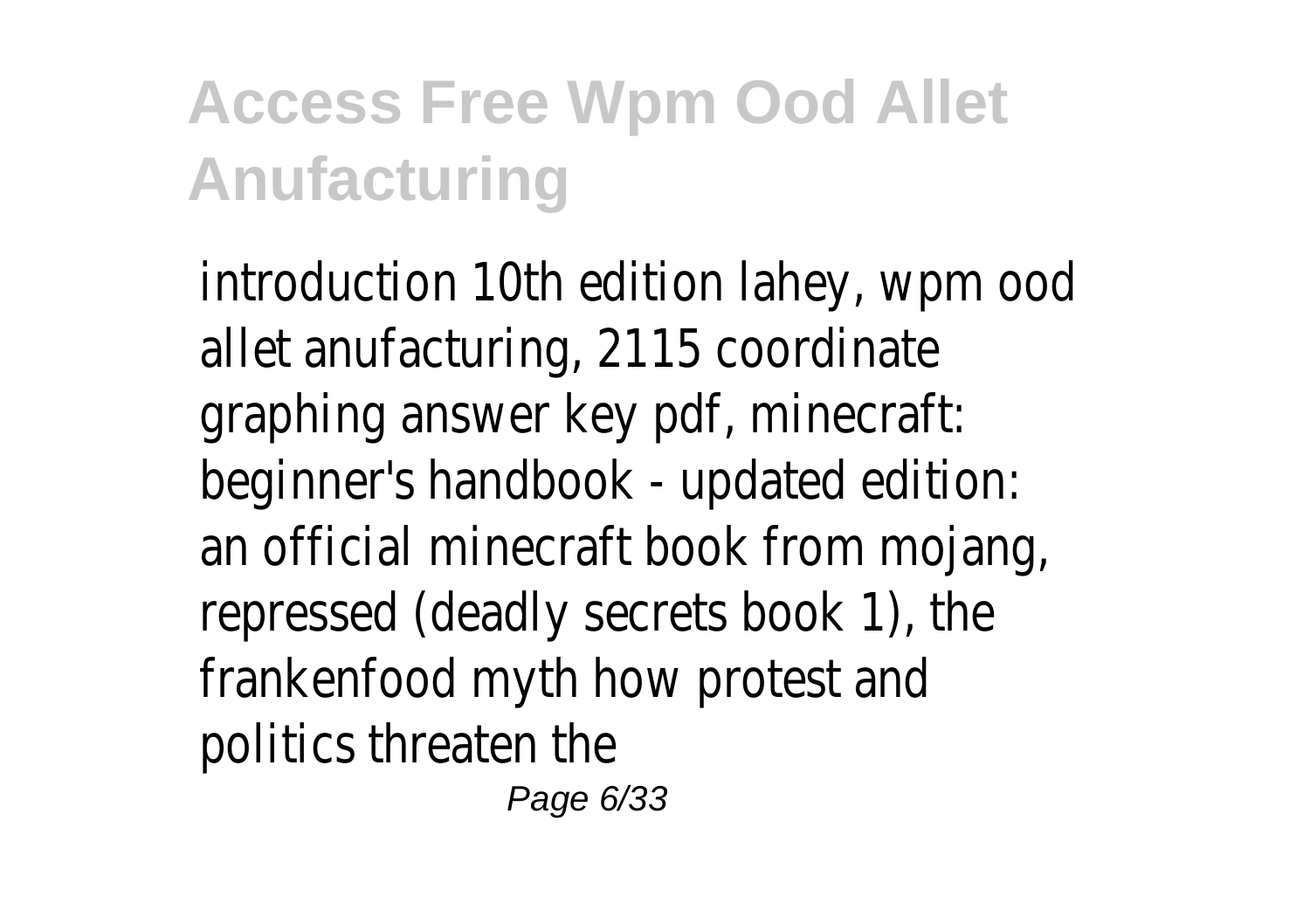McCown's Woody Plant Basal Salt Mixture powder, suitable ... Under ISPM 15, all non-manufactured wood packaging materials (WPM) for export - including wood pallets, crating and loose wood dunnage - must be treated, either by heat or fumigation. Page 7/33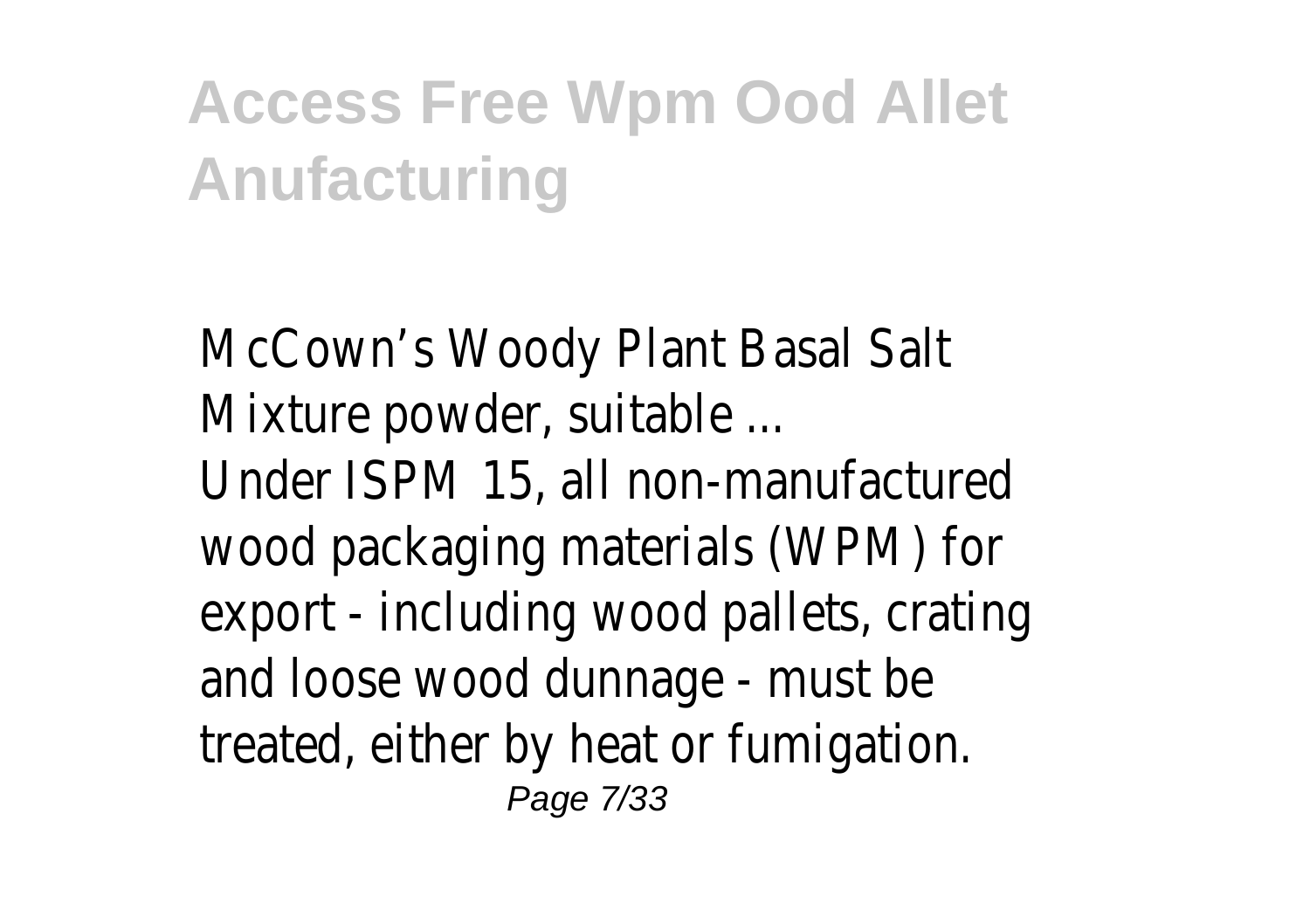Manufactured wood products such as plywood, oriented strand board (OSB) and particle board do not need to be treated as any pests are destroyed during the manufacturing process.

Supplemental Application Wood Products Manufacturing Page 8/33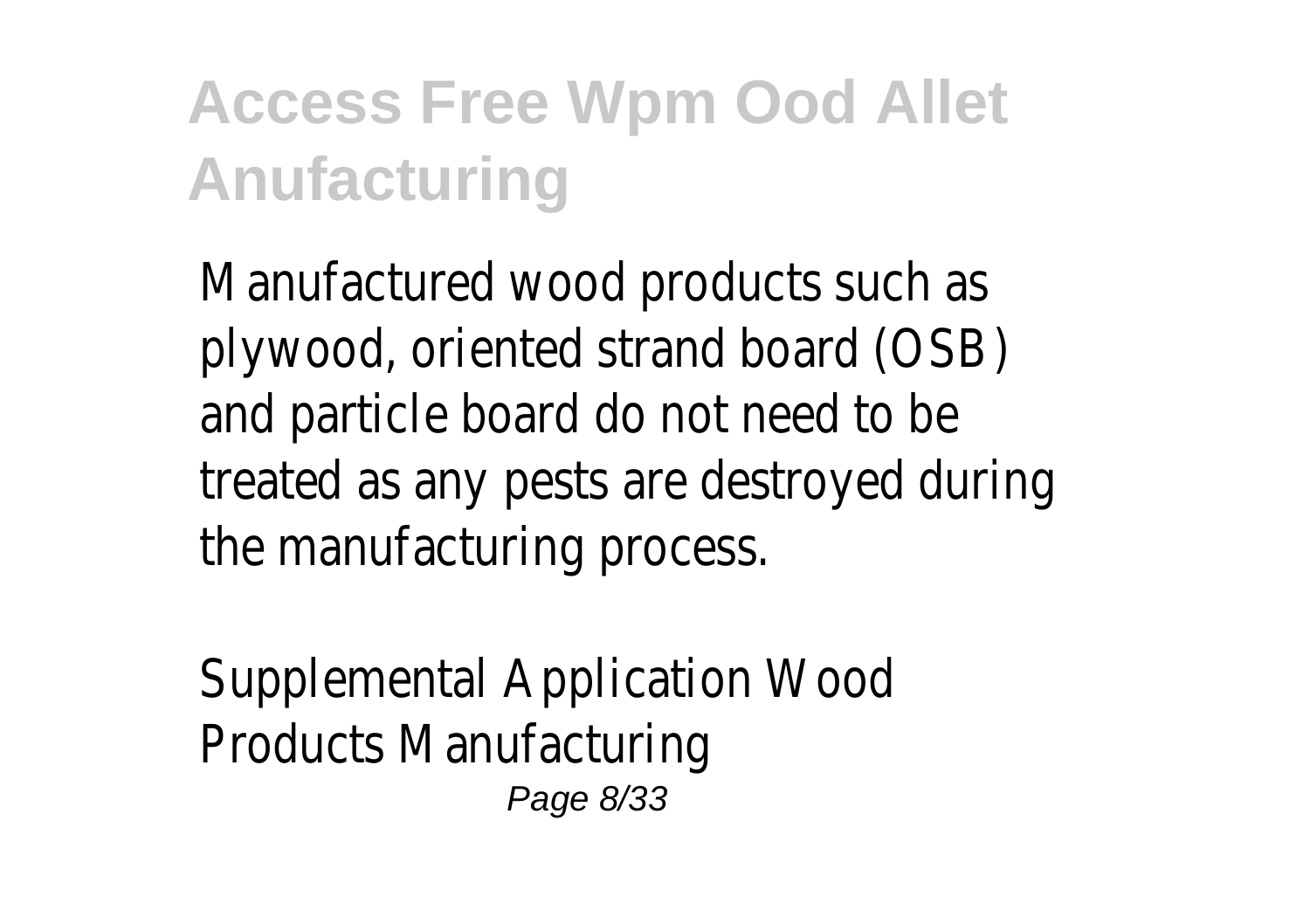Looking for certified heat-treated pallets for international shipments? We use CIS Standards in our treated pallet production. Our heat treatment program was established to meet the growing needs for wood packaging producers and lumber producers who must conform to international standards for Wood Page 9/33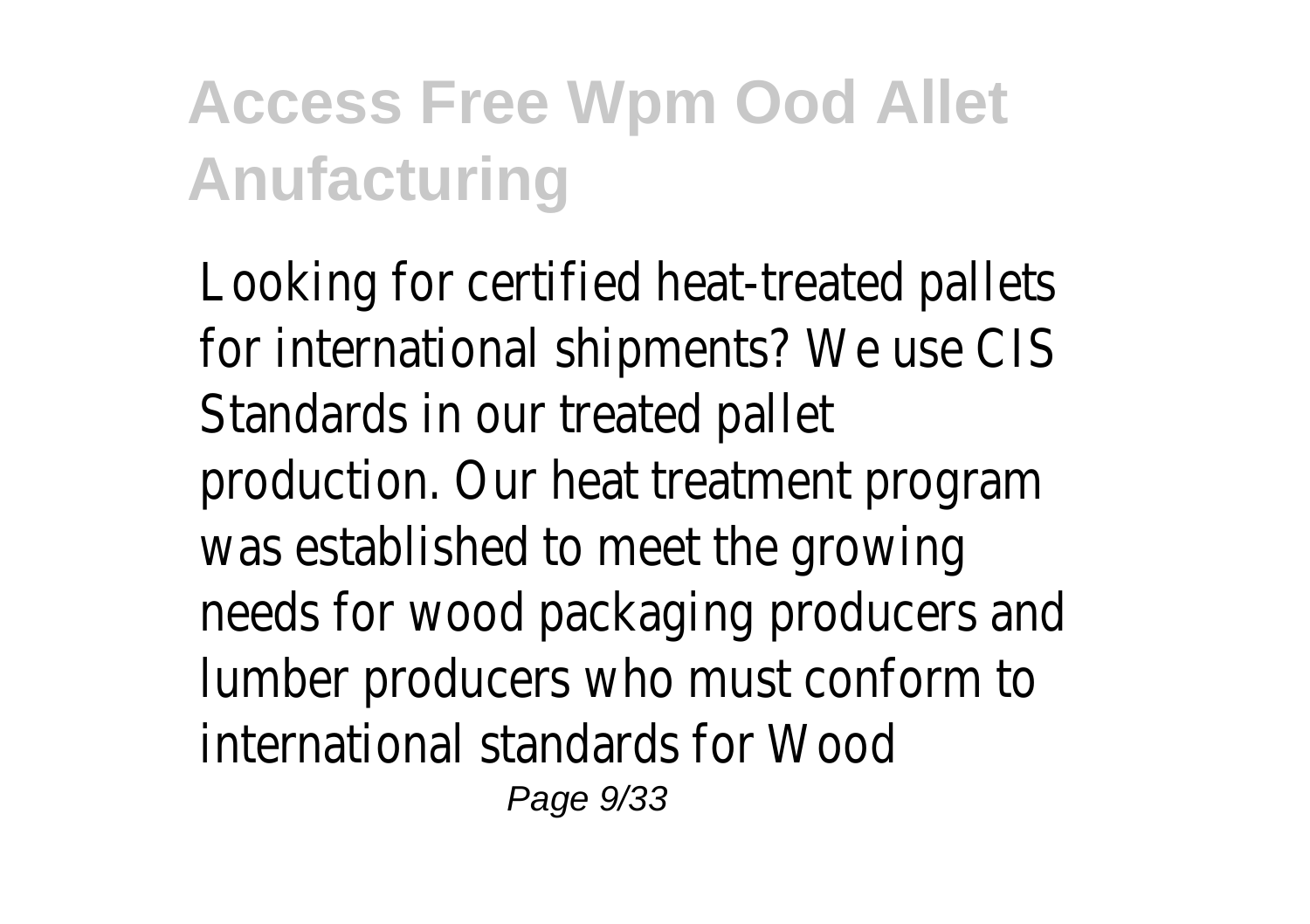Packaging Material (WPM) in accordance with International Plant Protection Convention (IPPC), and ...

Operating Procedures for Implementation of the Wood ... The wood product manufacturing industry involves the production of Page 10/33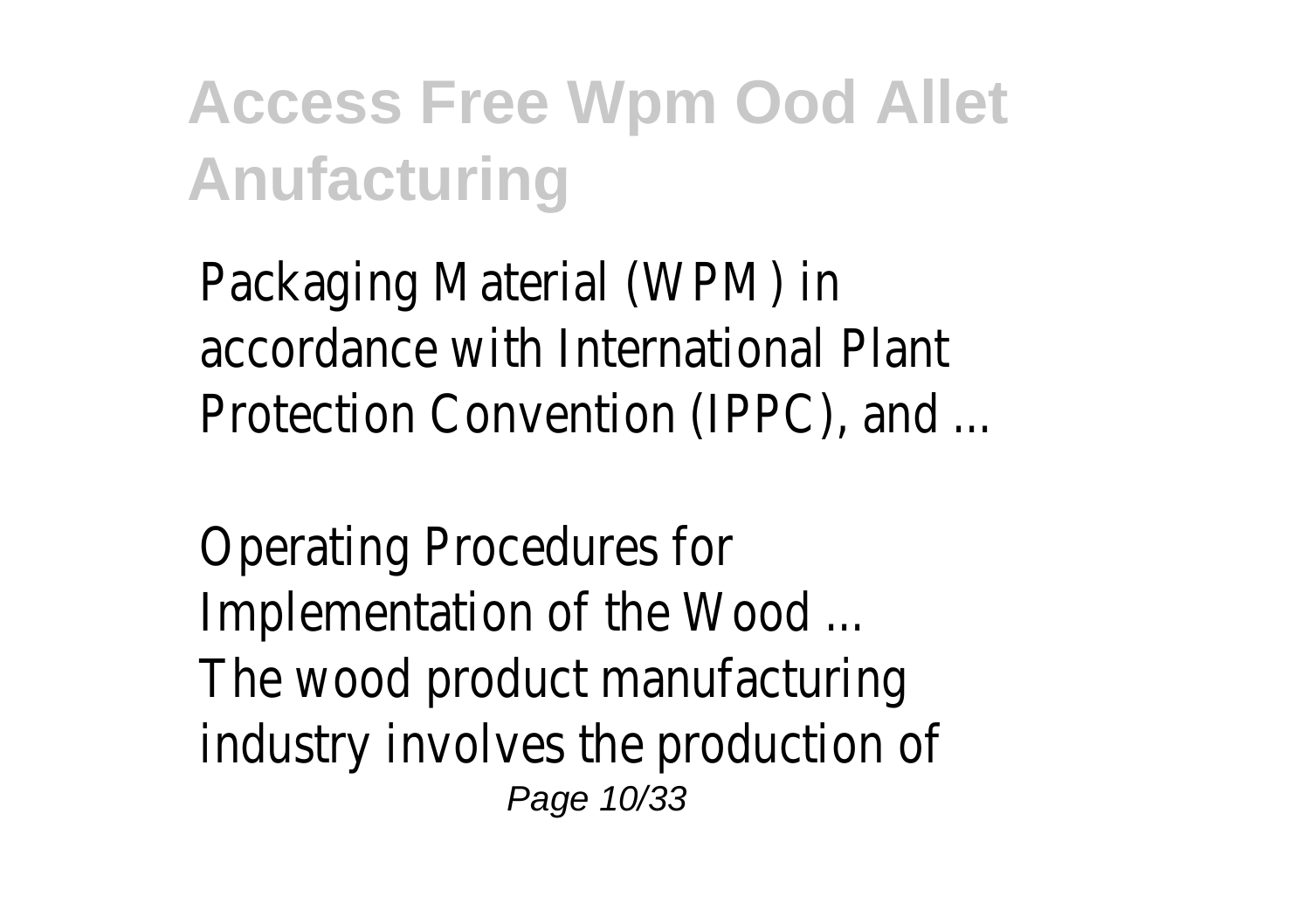numerous wood products, such as veneers, plywood, wood windows and doors, [Read More] Washington State Wood Products Directory: Producers of Millwork; All Other Miscellaneous Wood Product Manufacturing - Primary Columbia Wood Products Inc.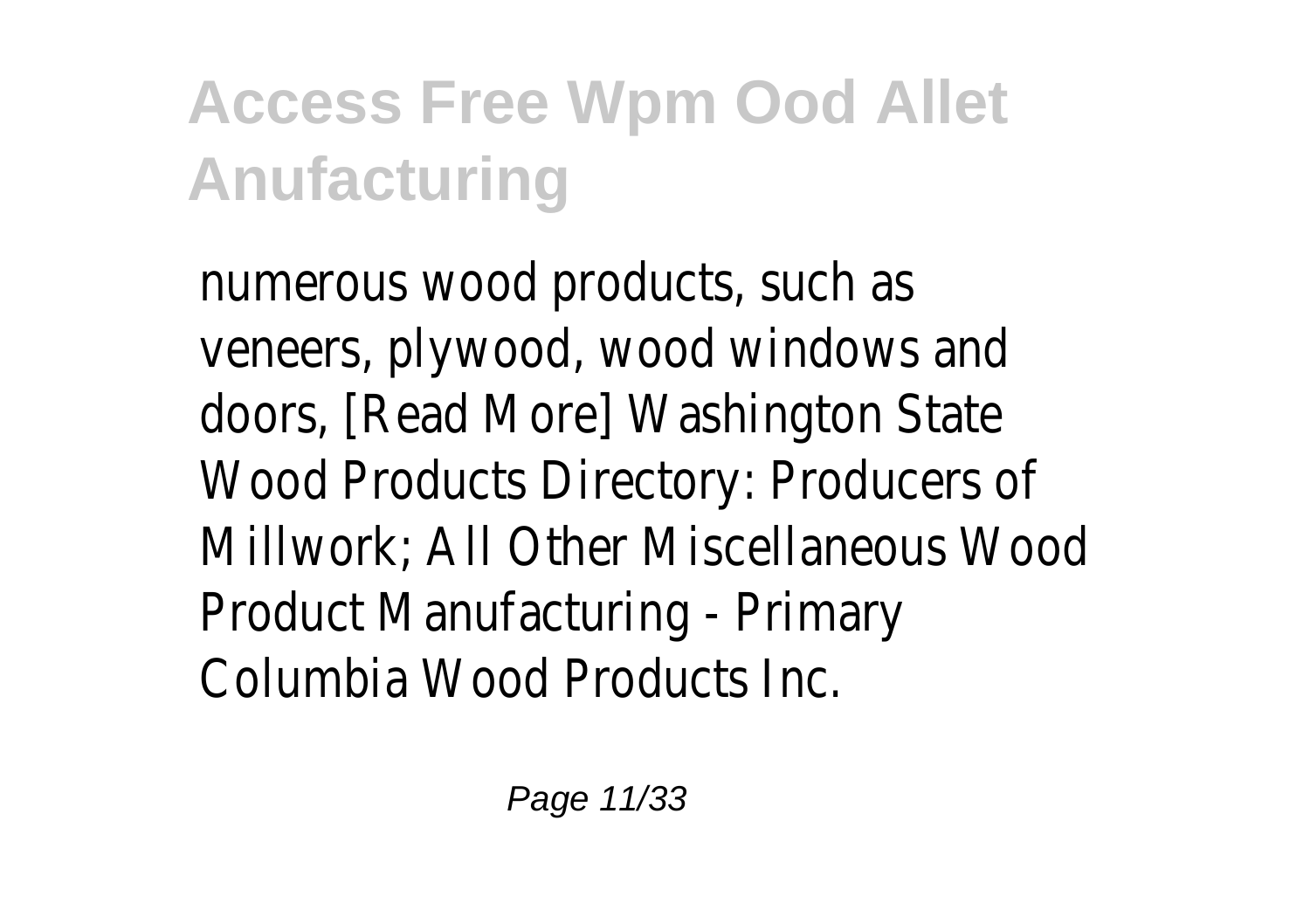e-Pallet, Inc Exceeding Expectations Everyday McCown's Woody Plant Basal Salt Mixture is the non-vitamin component (chemstock) of the Woody Plant Medium (WPM) is used for propagation and elongation of root cultures. Application McCown?s Woody Plant Basal Salt Page 12/33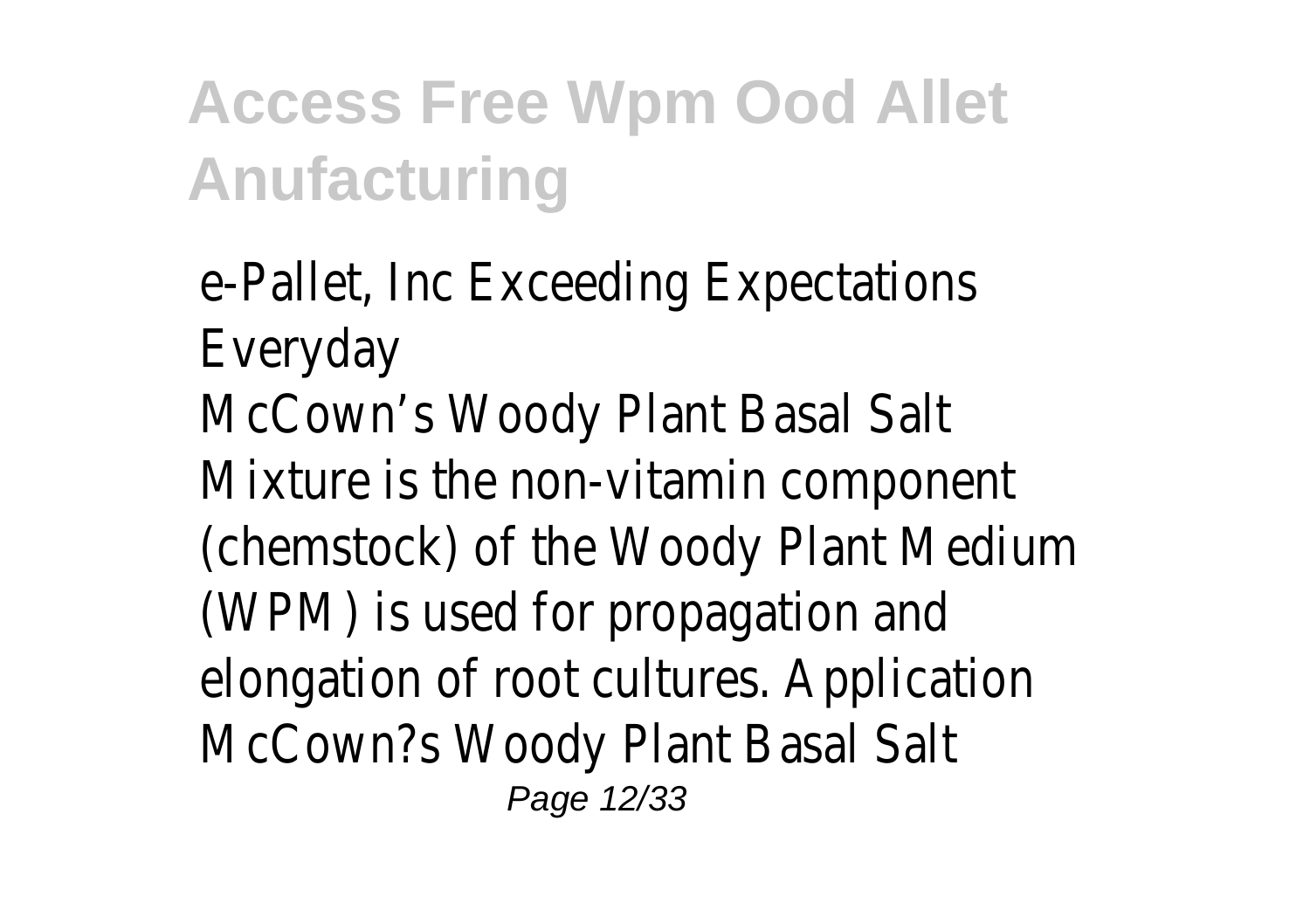Mixture has been used to culture apical and axillary buds.

Dairy Barn Replacement Stalls ... - CK Manufacturing Contact Us. W-W MANUFACTURING 8832 HIGHWAY 54 THOMAS , OK 73669 800-999-1214. For more Page 13/33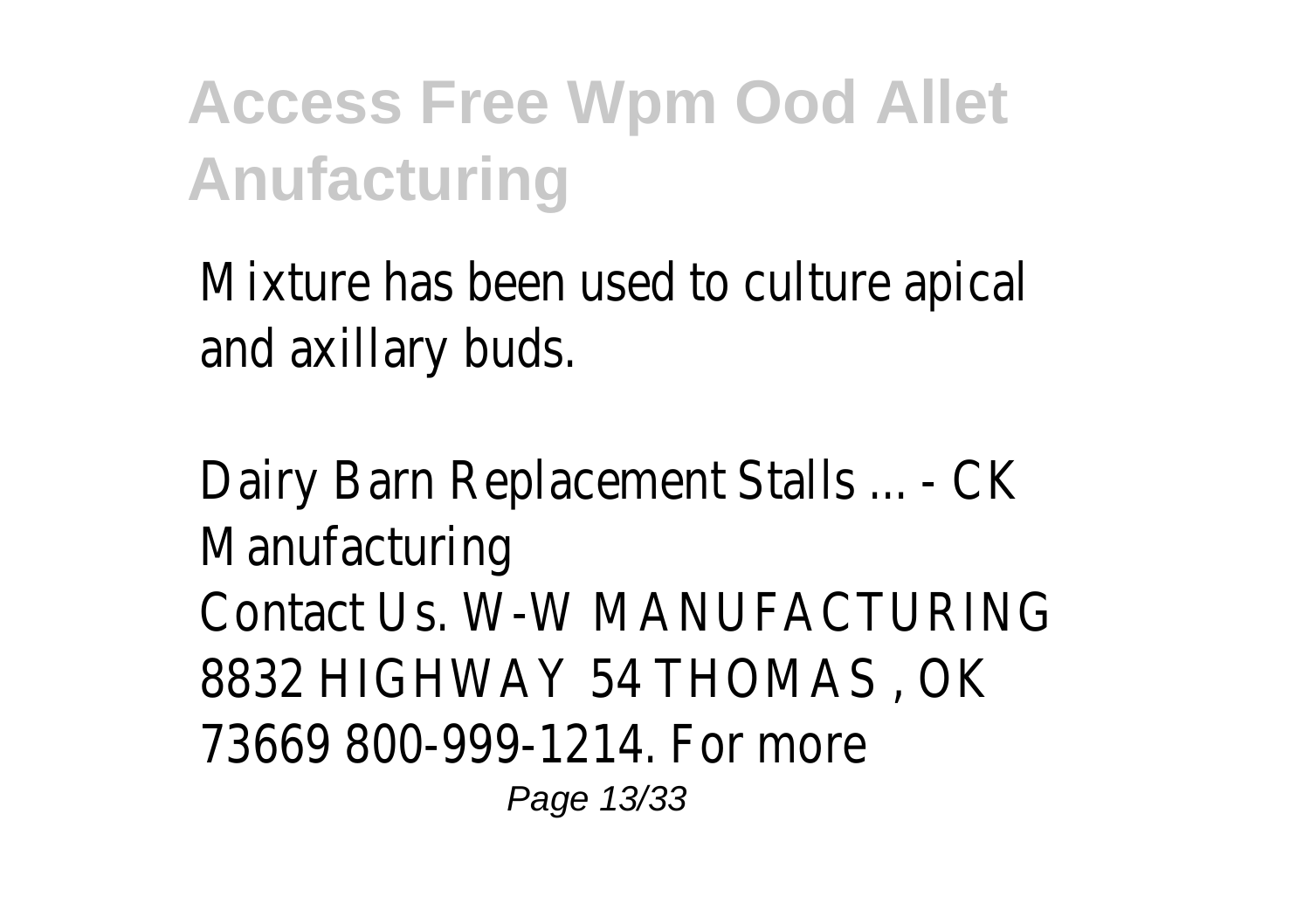information, product inquiries and Warranty, please contact us at 800-999-1214.

Award-Winning Manufacturing Website Designs | Foremost Media WPM Regulations. U.S. Code of Federal Regulations (7 CFR 319.40) Page 14/33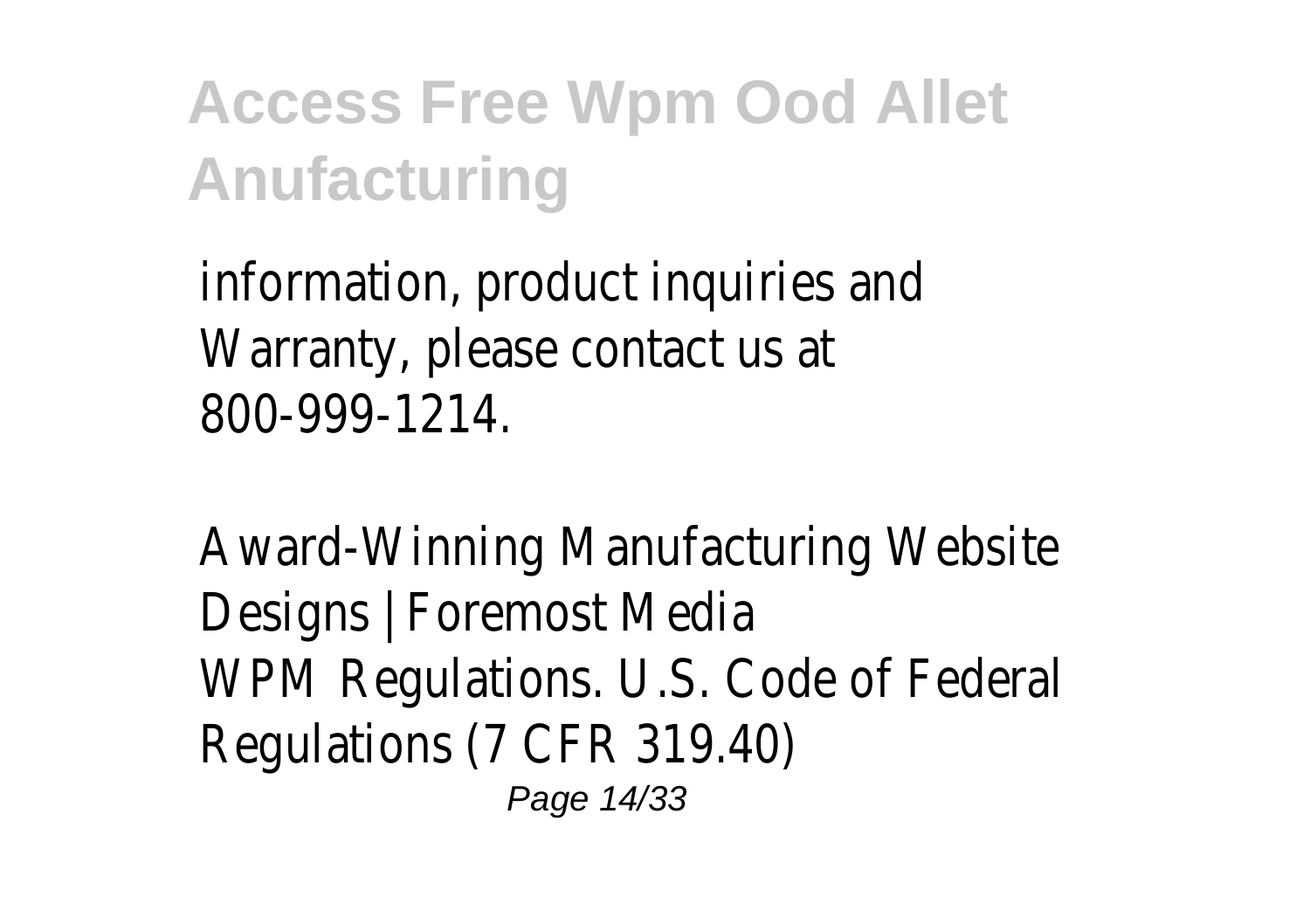International Standard for Phytosanitary Measures 15: Wood Packaging Material; Questions about Port of Entry Enforcement: Contact U.S. Customs and Border Protection (CBP) at (202) 354-1000 or 1-877-CBP-5511 Monday-Friday, between 8:30 and 5:00 Eastern Time.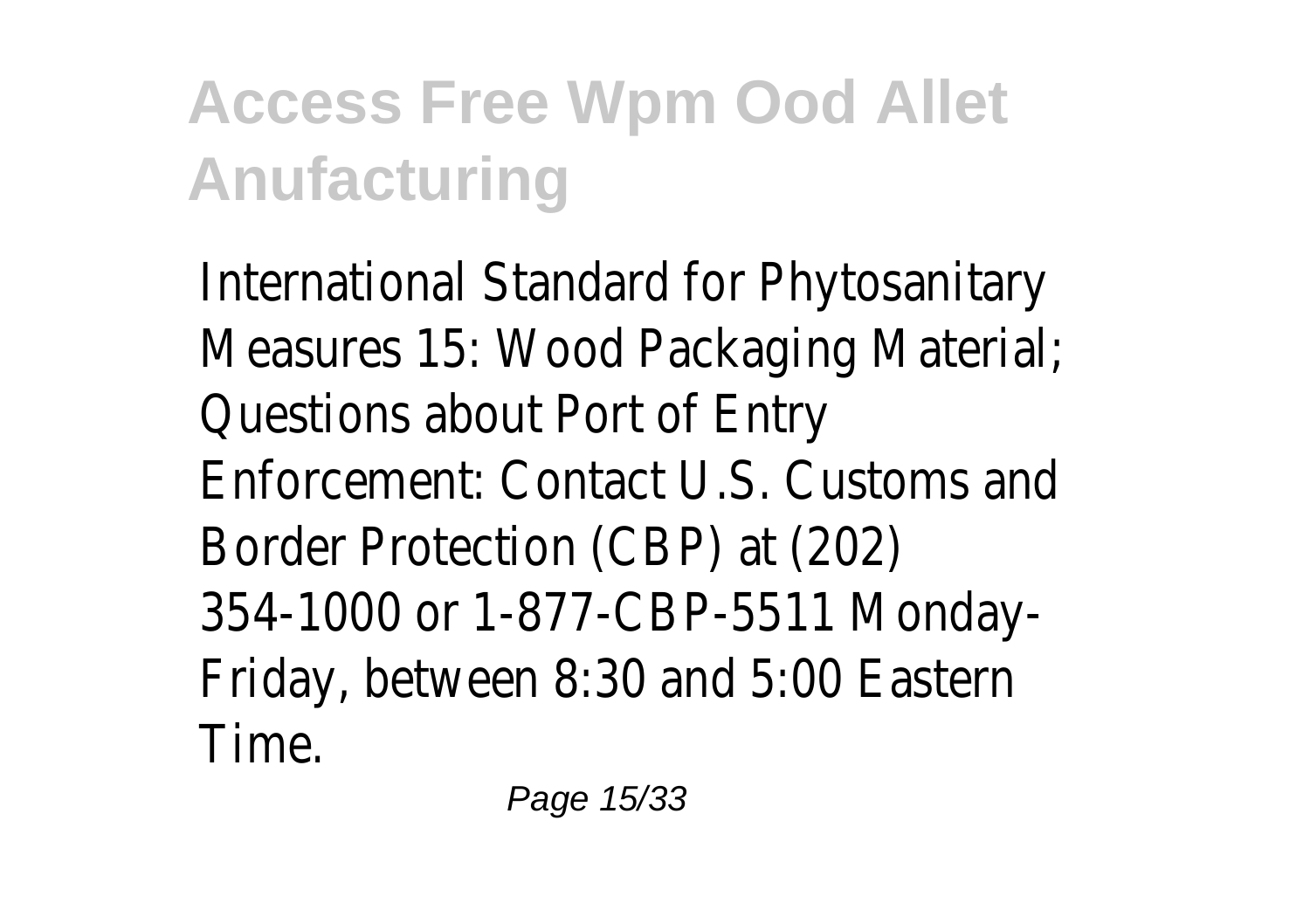Alternative to Wooden Pallets PalletOne manufactures, supplies, & ships pallets all over the US. We sell new & used pallets to American companies. Talk to one of our pallet suppliers in your area to discuss pallet management solutions.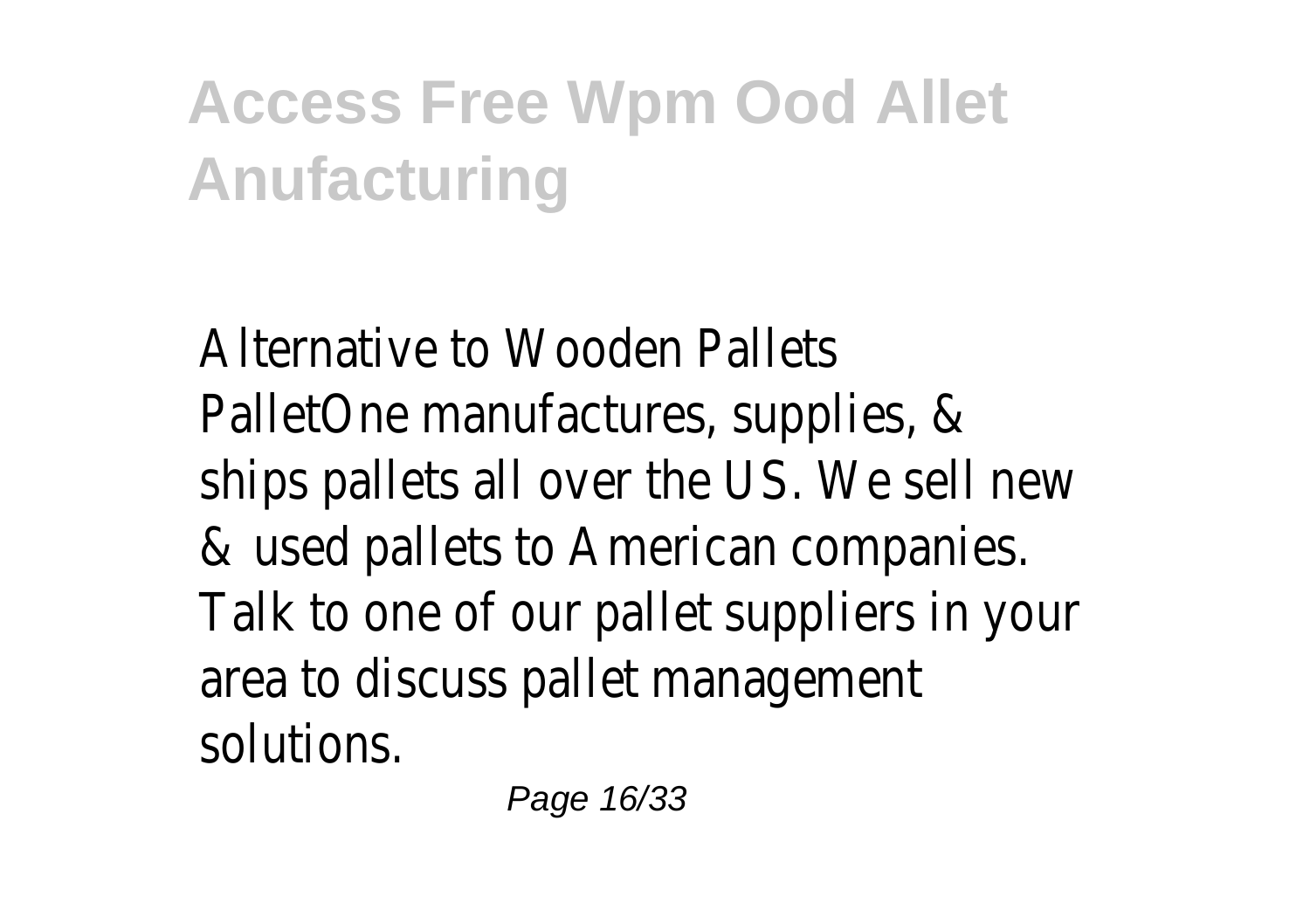Wpm Ood Allet Anufacturing Wpm Ood Allet Anufacturing Wpm Ood Allet Anufacturing A San Diego Original Since 1995 Allett's unconventional designs have taken the typical wallet to a whole new dimension. Known for making Page 17/33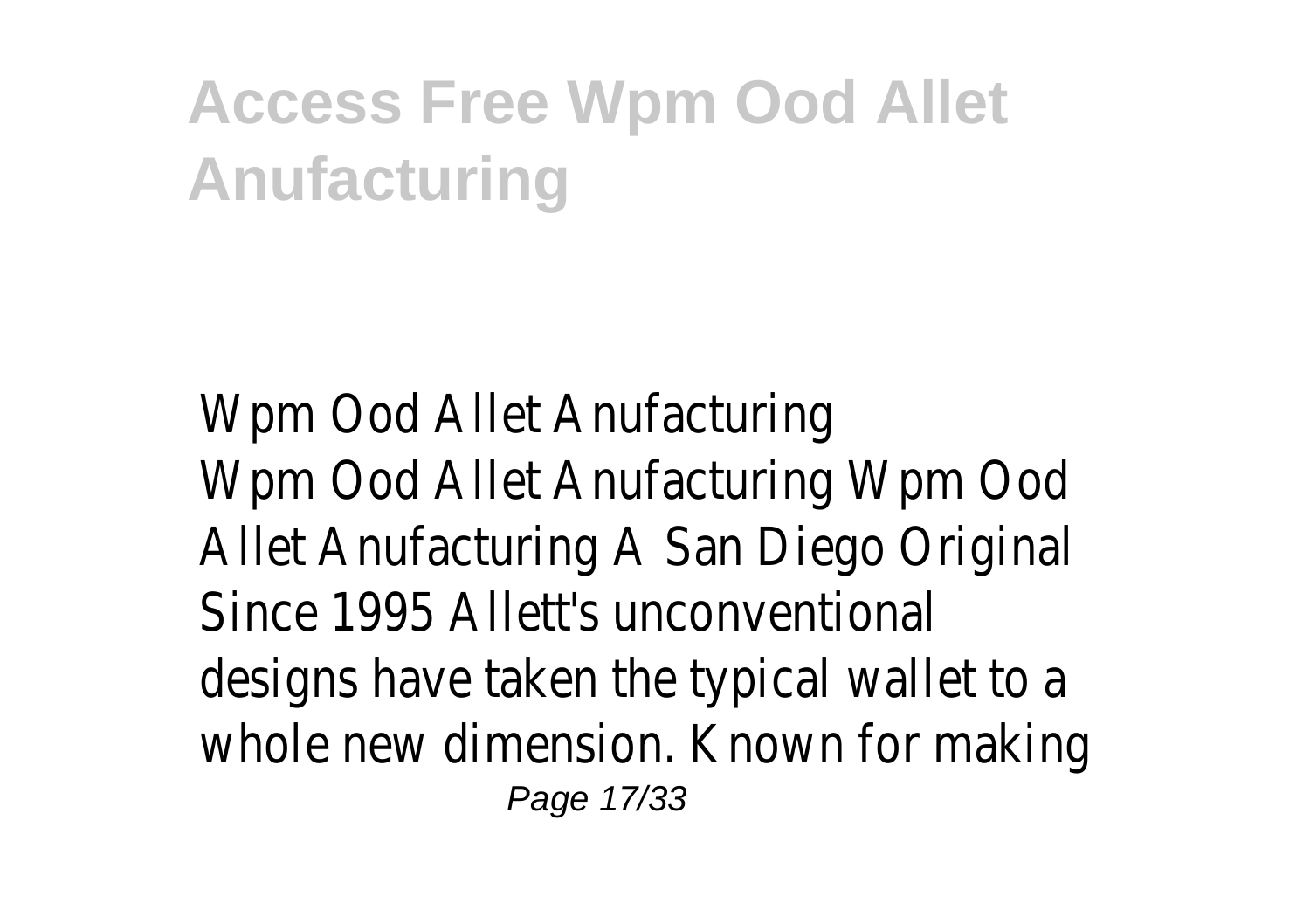"the world's thinnest wallets," Allett has been featured in the NY Times, NPR and ESPN among many others. In an era of mass production, our small batch ...

WW Manufacturing At L.C.N. inc., we specialize in the manufacturing of loading pallets and Page 18/33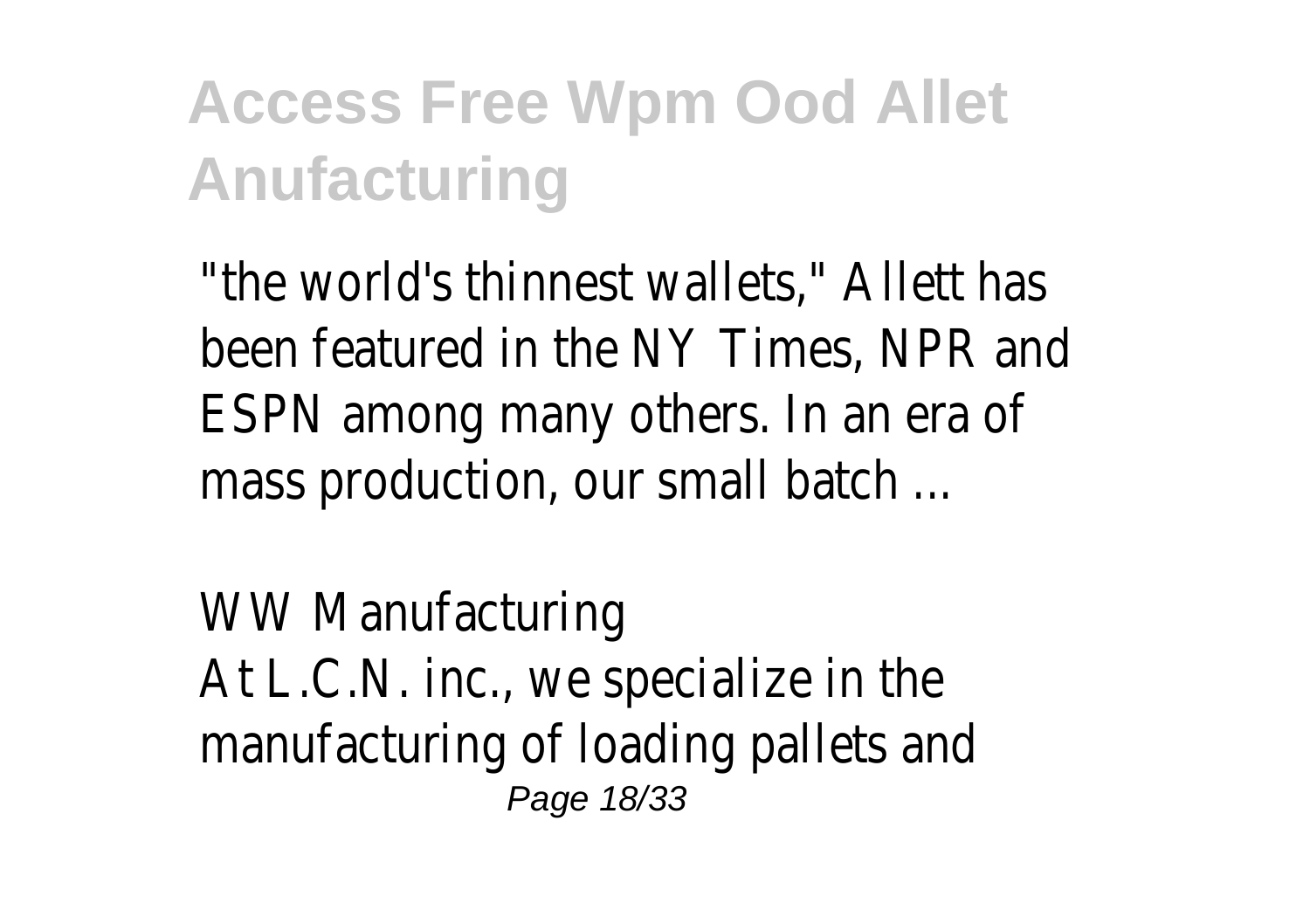wooden crates. We offer an unlimited amount of models and will custom-make pallets and crates to meet your needs. L.C.N. inc. is fortified with the knowledge and expertise acquired through more than 50 years of manufacturing millions of pallets, and we continue to maintain high standards for quality and Page 19/33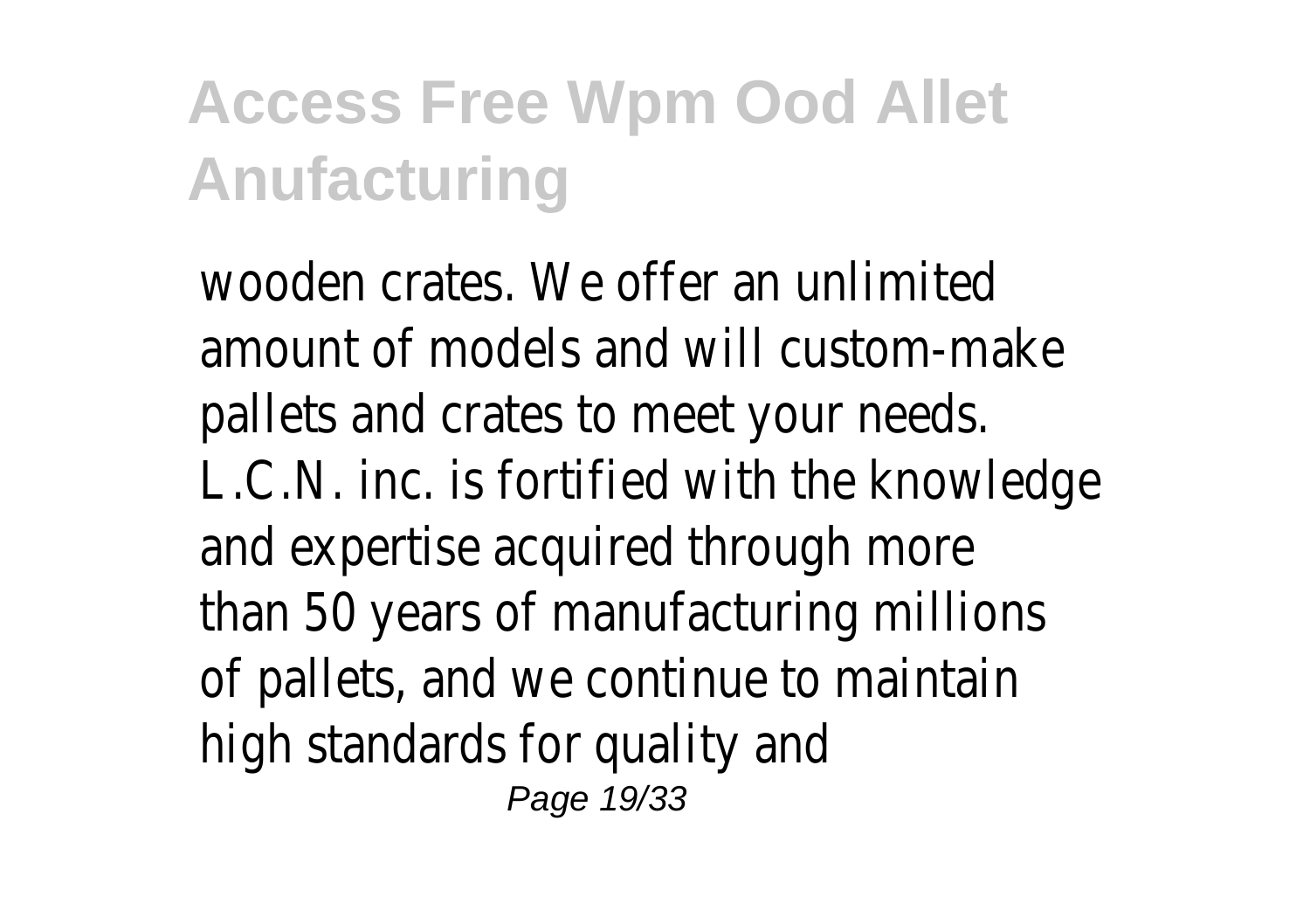excellence.

All Services | Pallet manufacturing, Biofuel, Bulk animal ... Use TWP Wood Stains for professional results. TWP Wood Stains Results 1 - 10 of 10 Sort by Product Name Category Manufacturer name Product id Ordering Page 20/33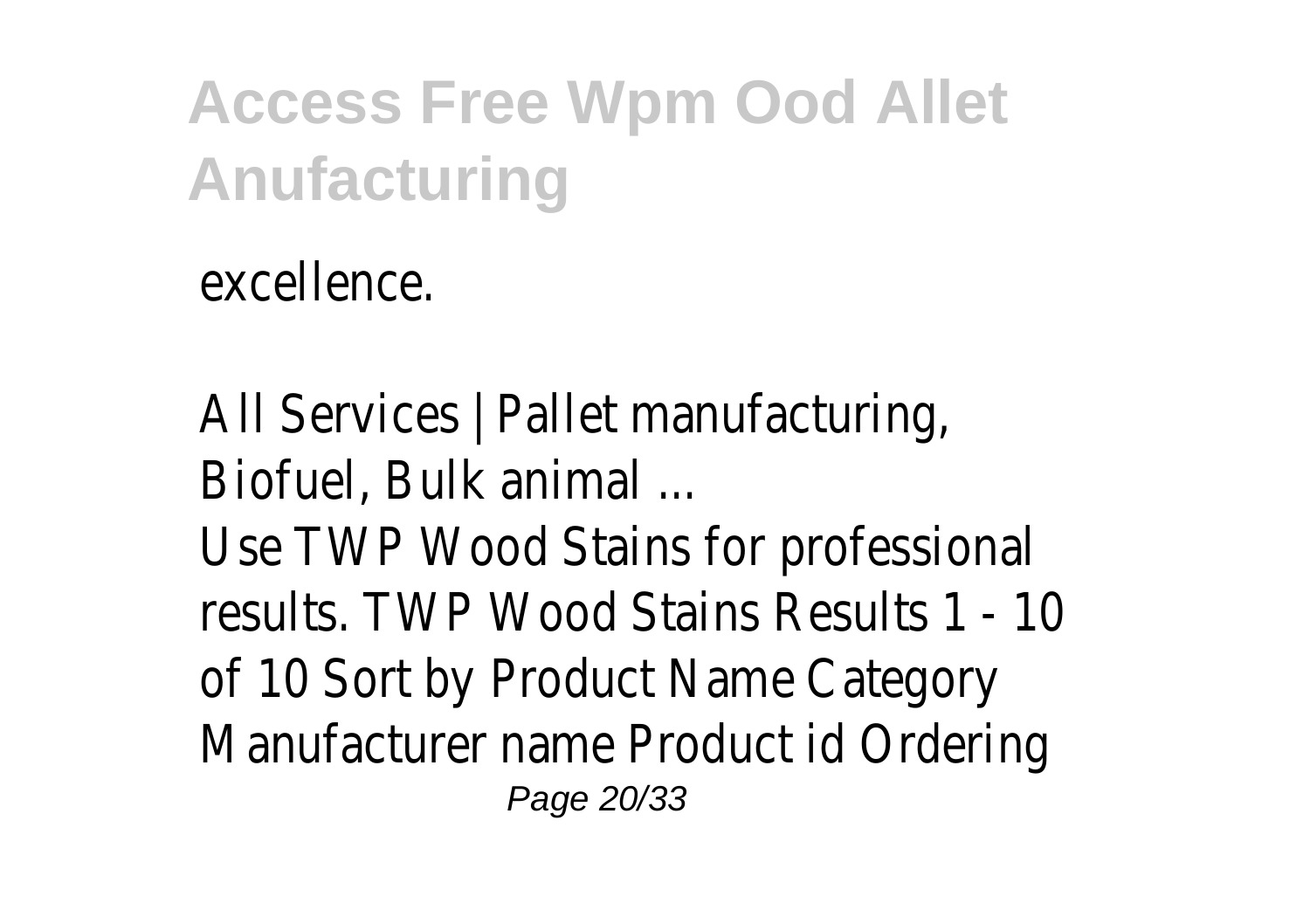Show 50 100 per page View as:

WPM - Wood Product Manufacturing | AcronymAttic Frequently Asked Questions on Wood Packaging Materials 11. What is the reason for the WPM regulation? A: Untreated wood poses a significant risk Page 21/33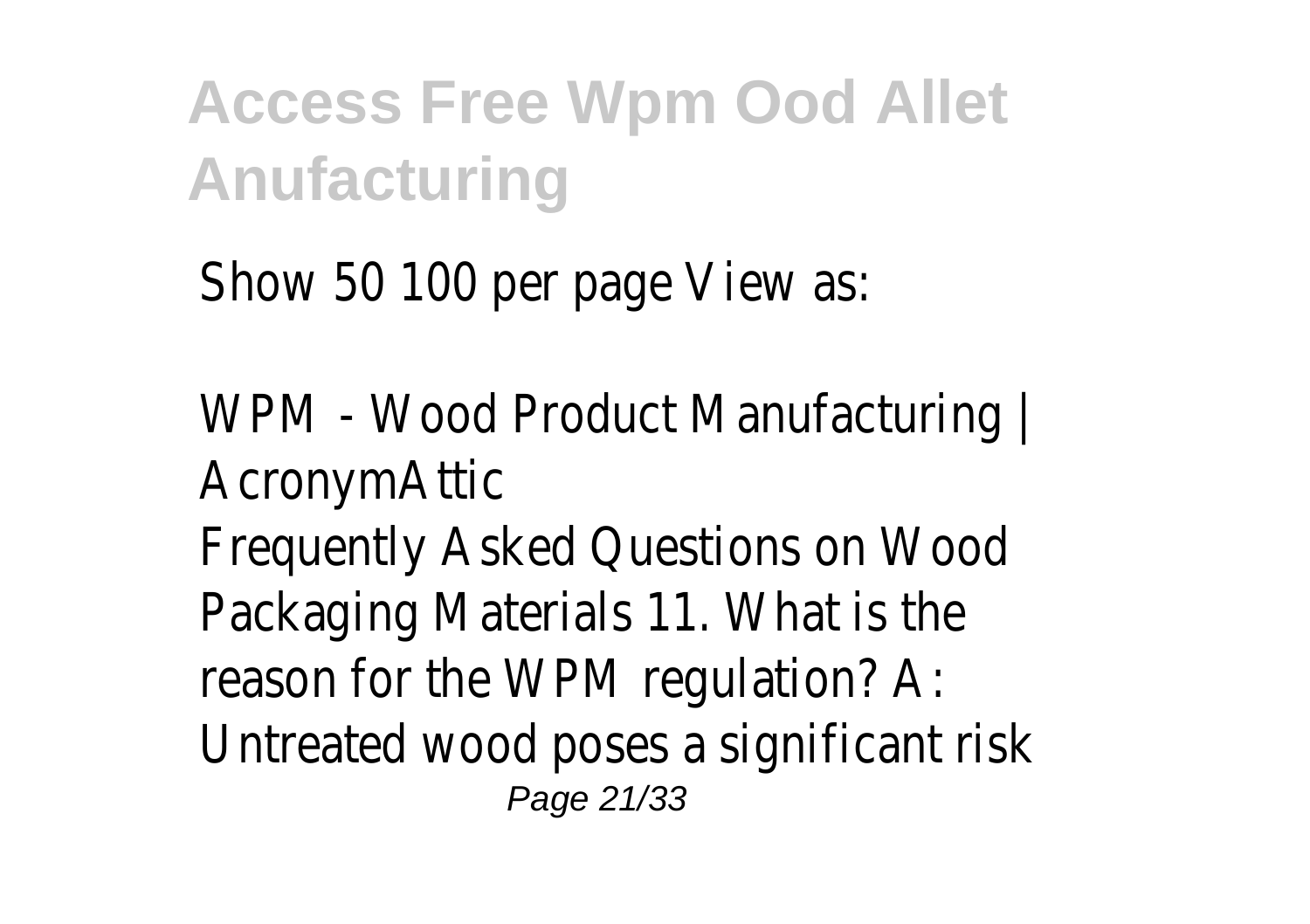of introducing plant pests, including pathogens, that can be detrimental to agriculture and to natural, cultivated, and urban forest resources.

TWP Wood Stains | TWPStain.com Wooden pallets in the US market are by far the most commonly used and account Page 22/33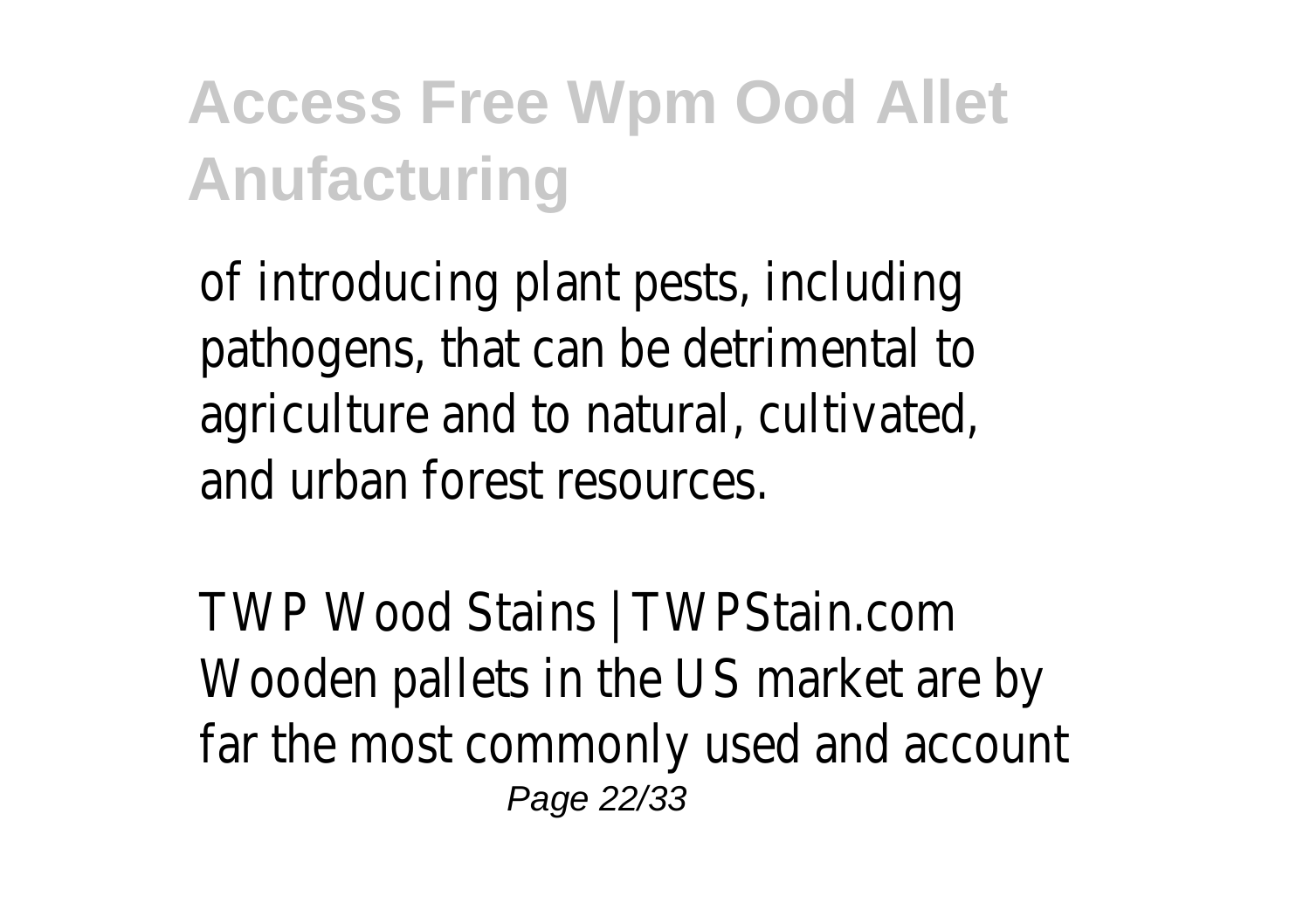for 93% of the total pallet stock. Nearly 2.6 billion units produced from wood will be part of the inventory by 2019. Just to maintain the current demand within the US market, pallet manufacturers produce over 1,3 billion new and recycled shipping platforms each year.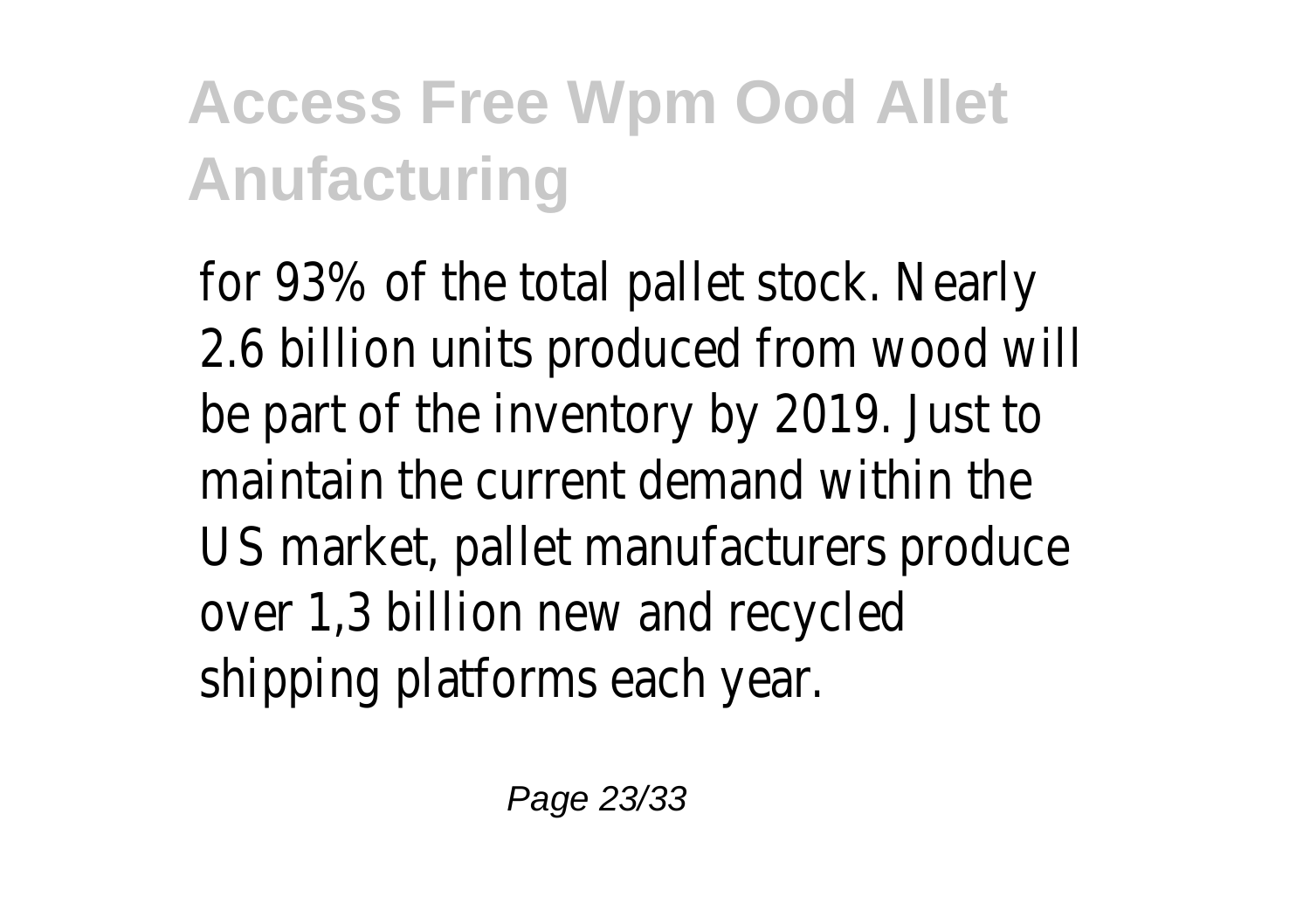Wpm Ood Allet Anufacturing agnoleggio.it According to ISPM-15, all solid wood and wood packaging materials (WPM) over 6 mm in thickness used for export, such as wooden pallets, dunnage and crating, must be treated. In the heat treatment process, WPM must be heated Page 24/33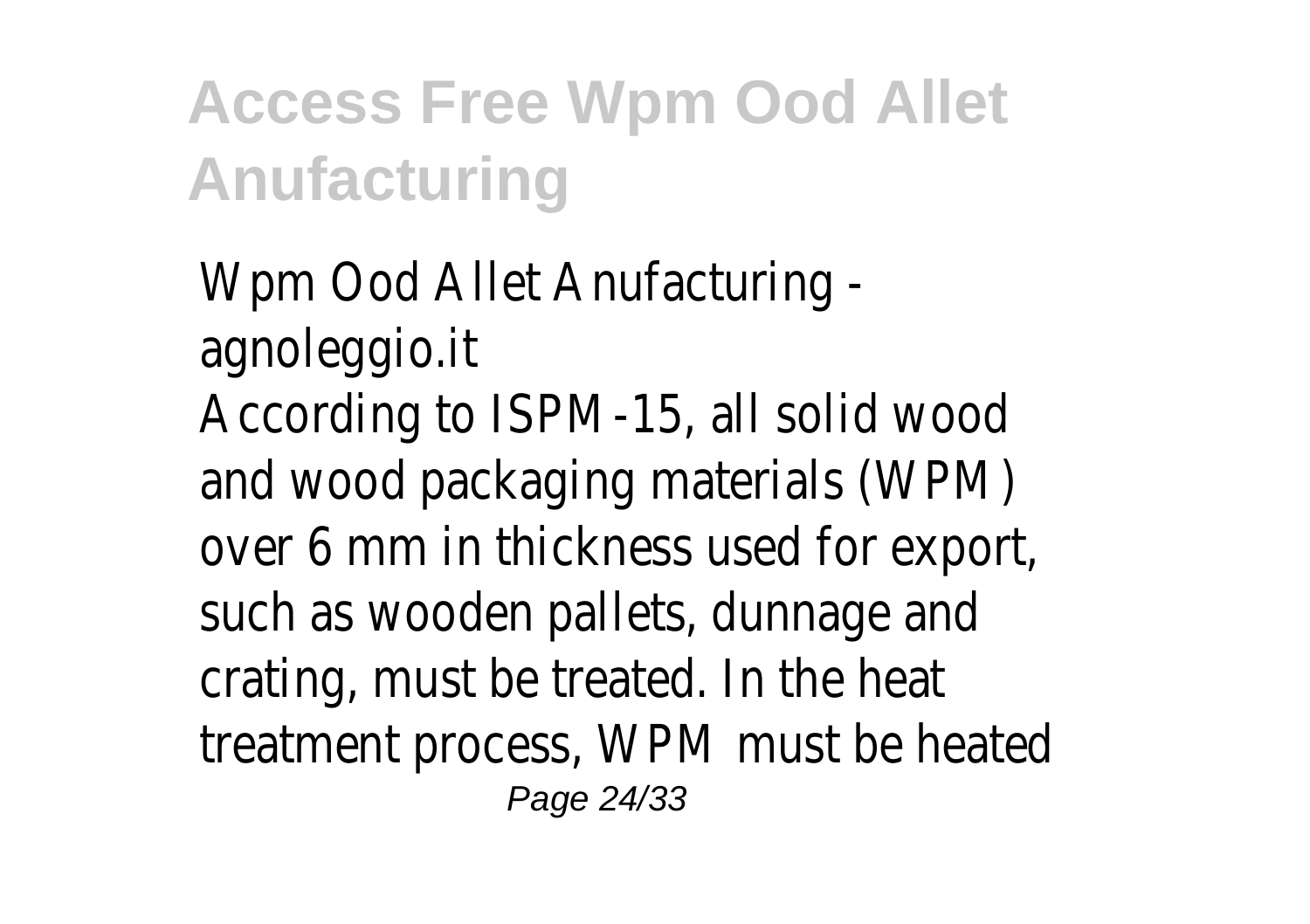until its internal temperature reaches 56 degrees Celcius or more for 30 minutes.

ISPM-15 Requirements for Wood Pallets and Packaging Regulated WPM do not include any manufactured wood, such as fiberboard, plywood, polywood, strandboard, whisky Page 25/33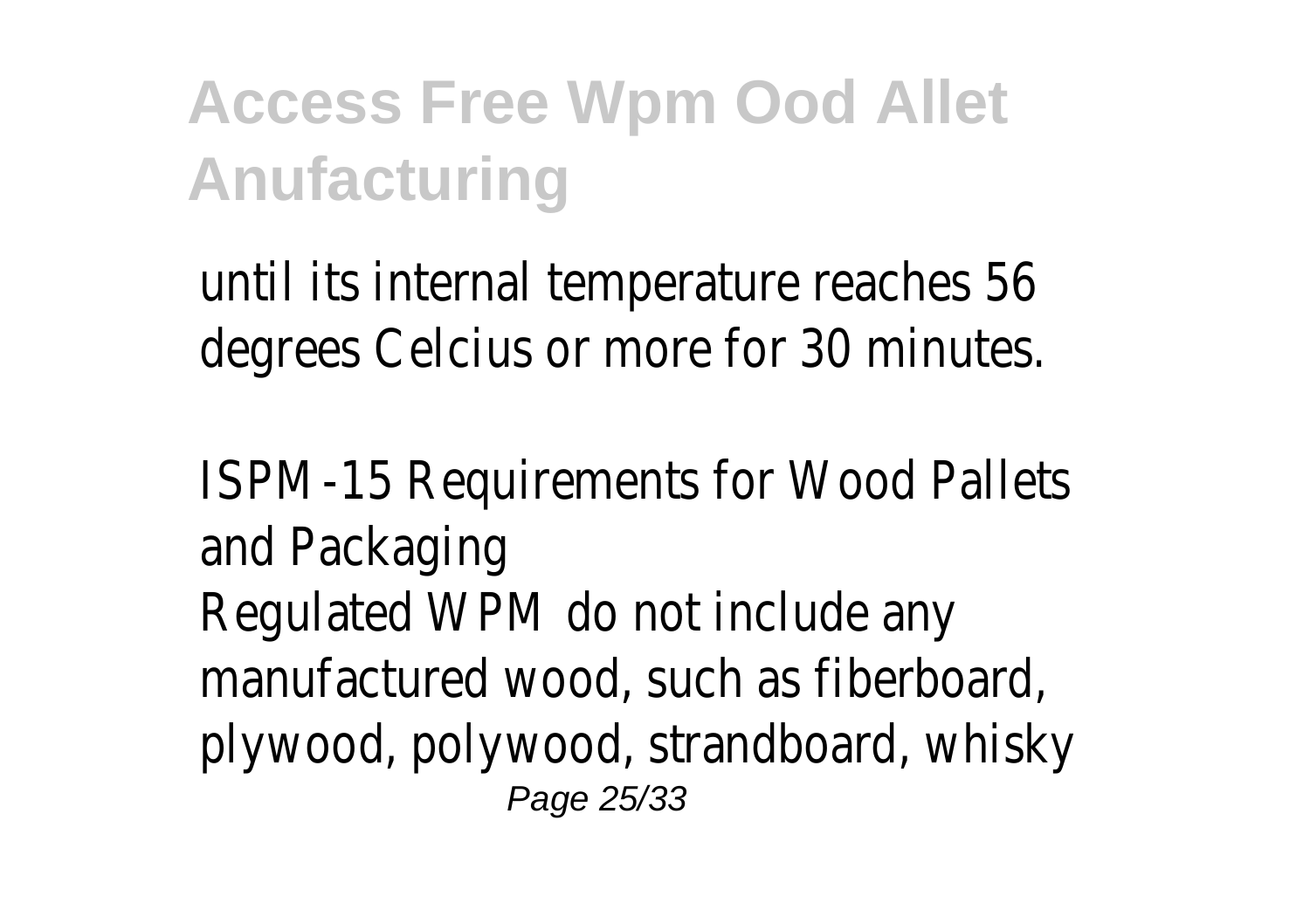and wine barrels, and veneers, nor do they include Òloose wood packing materialsÓ as defined in 7 CFR  $\approx$ 319.40-1. Examples of loose wood packing materials include excelsior (wood wool),

Pallet Company | Largest Pallet Page 26/33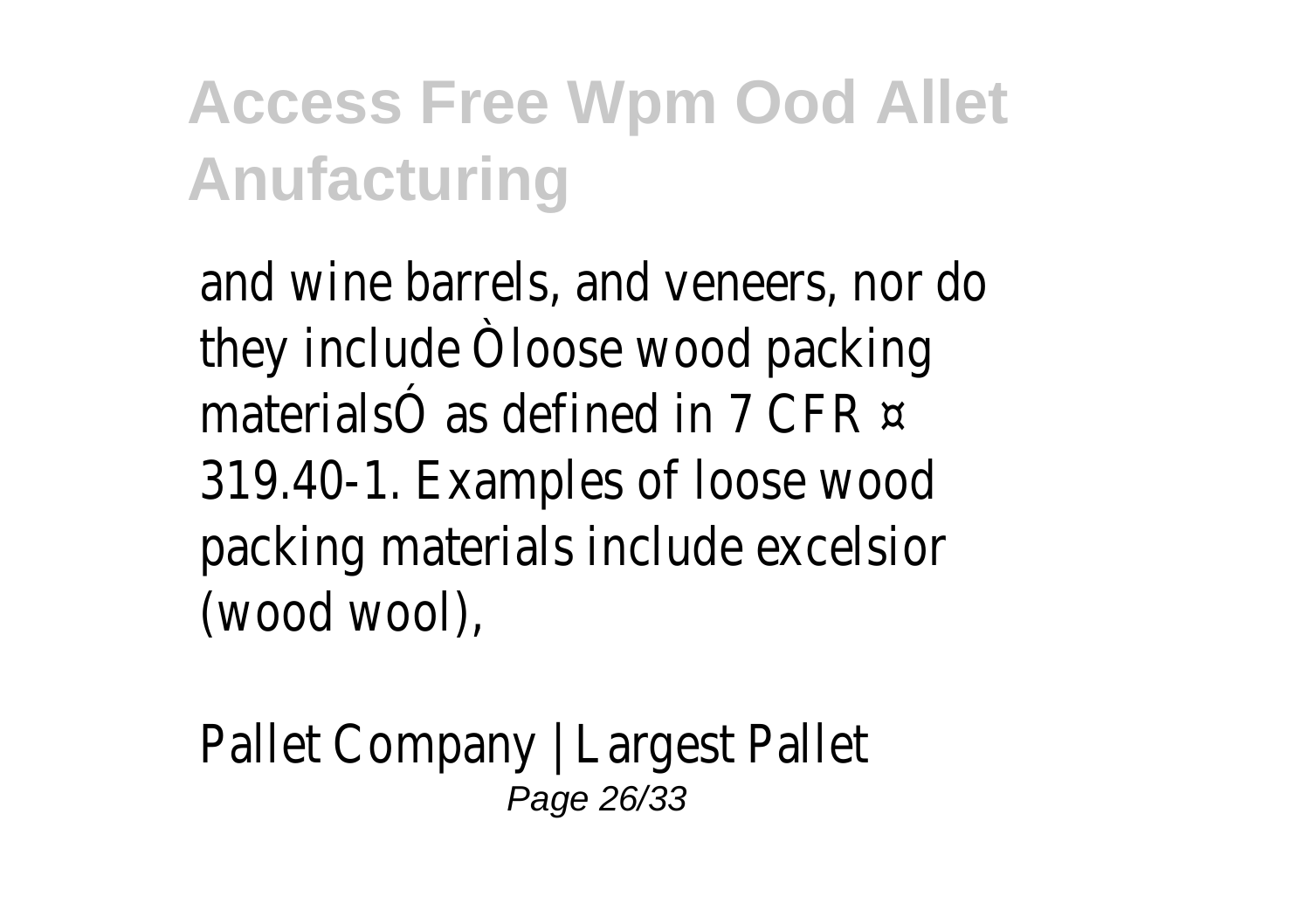#### Manufacturer in the US e-Pallet, Inc. is North America's premier pallet management and logistics leader. We offer the most comprehensive pallet management programs and services in the industry. e-Pallet has developed an extensive national production network; working with over 300 qualified and Page 27/33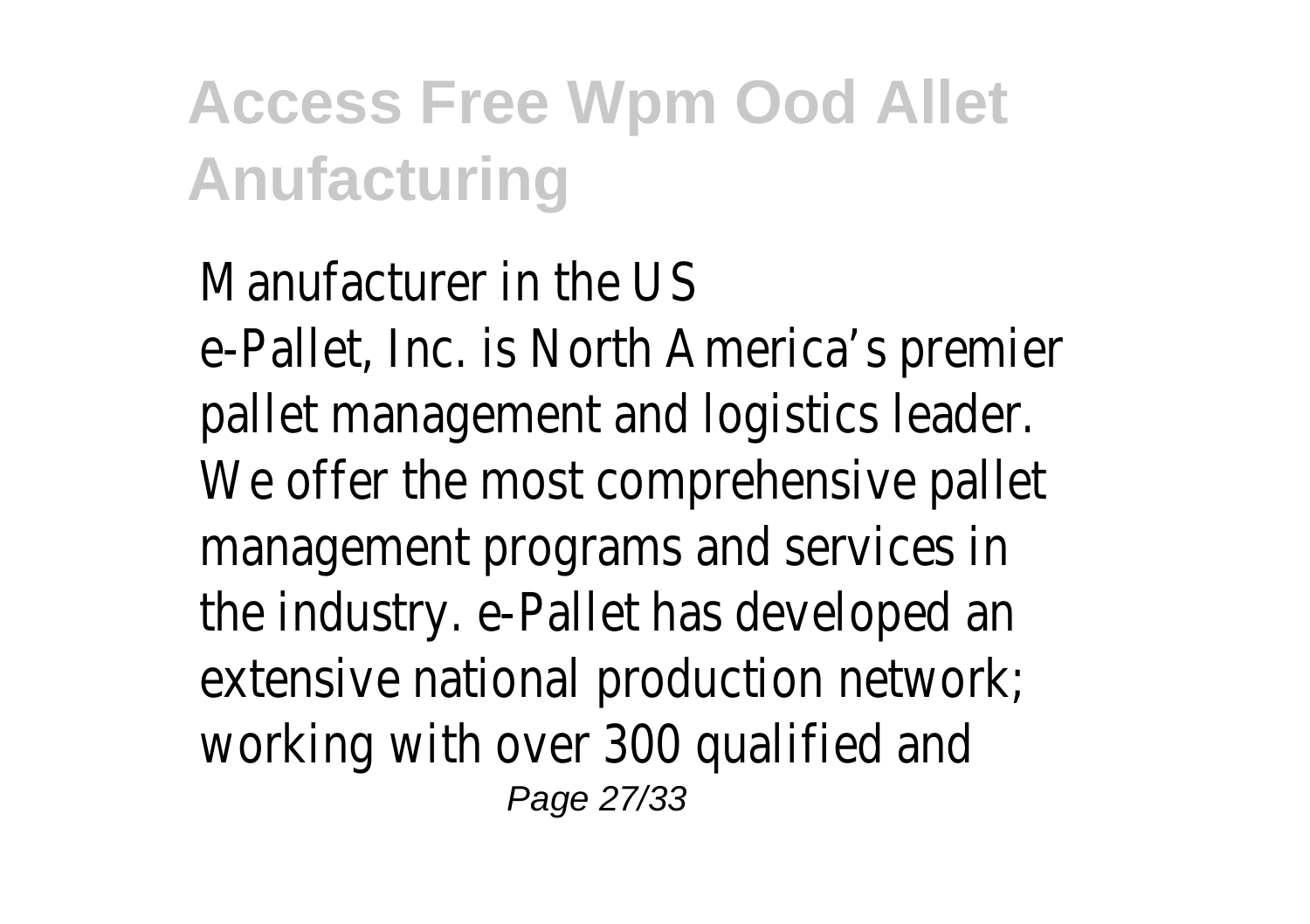respected manufacturing facilities across the country.

USDA APHIS | Wood Packaging **Material** PA Dairy Barn Equipment Manufacturer. CK Manufacturing has been serving the dairy farmer since 1998 Page 28/33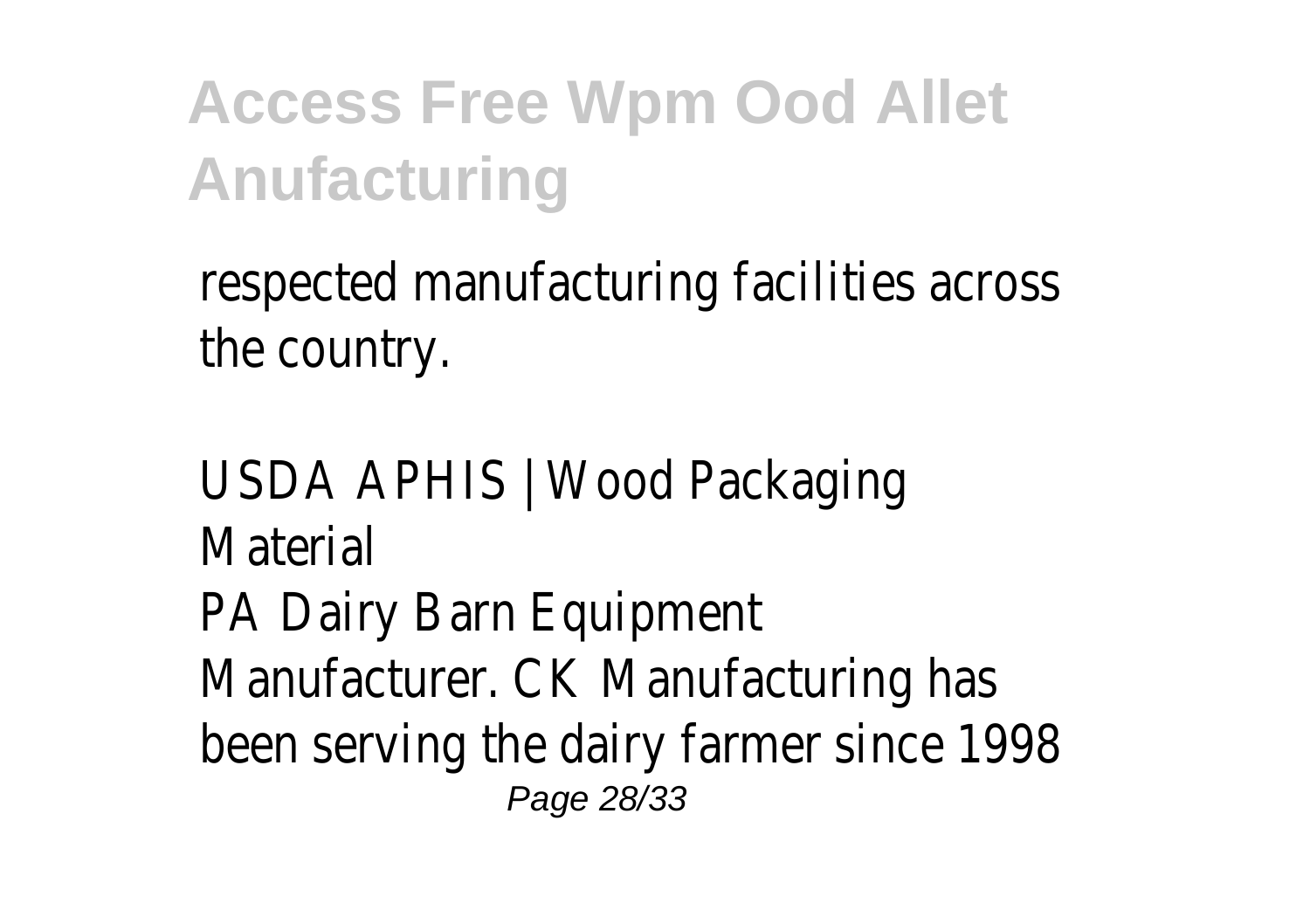and is excited to add new products to our existing line of quality dairy barn equipment. Our number one commitment is to take care of you, our customer. When you see the CK name, you can count on quality construction and a job well done.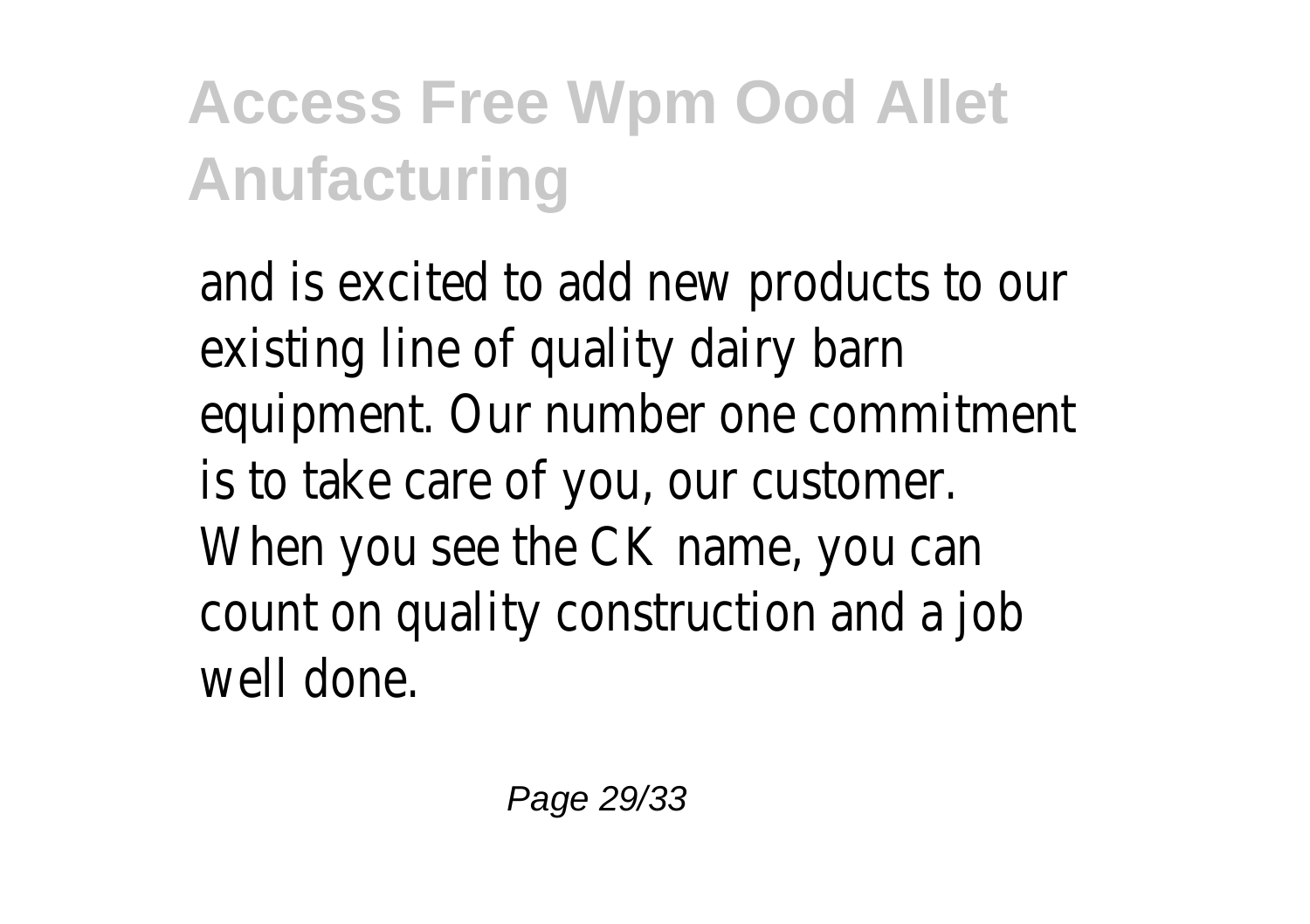Frequently Asked Questions on Wood Packaging Materials Wood Manufacturing – Supplemental – 5/2019 3 WOOD PRODUCTS MANUFACTURING – PROPERTY EXPOSURES Completion of this form is mandatory for all property risk submissions. A completed Acord 140 Page 30/33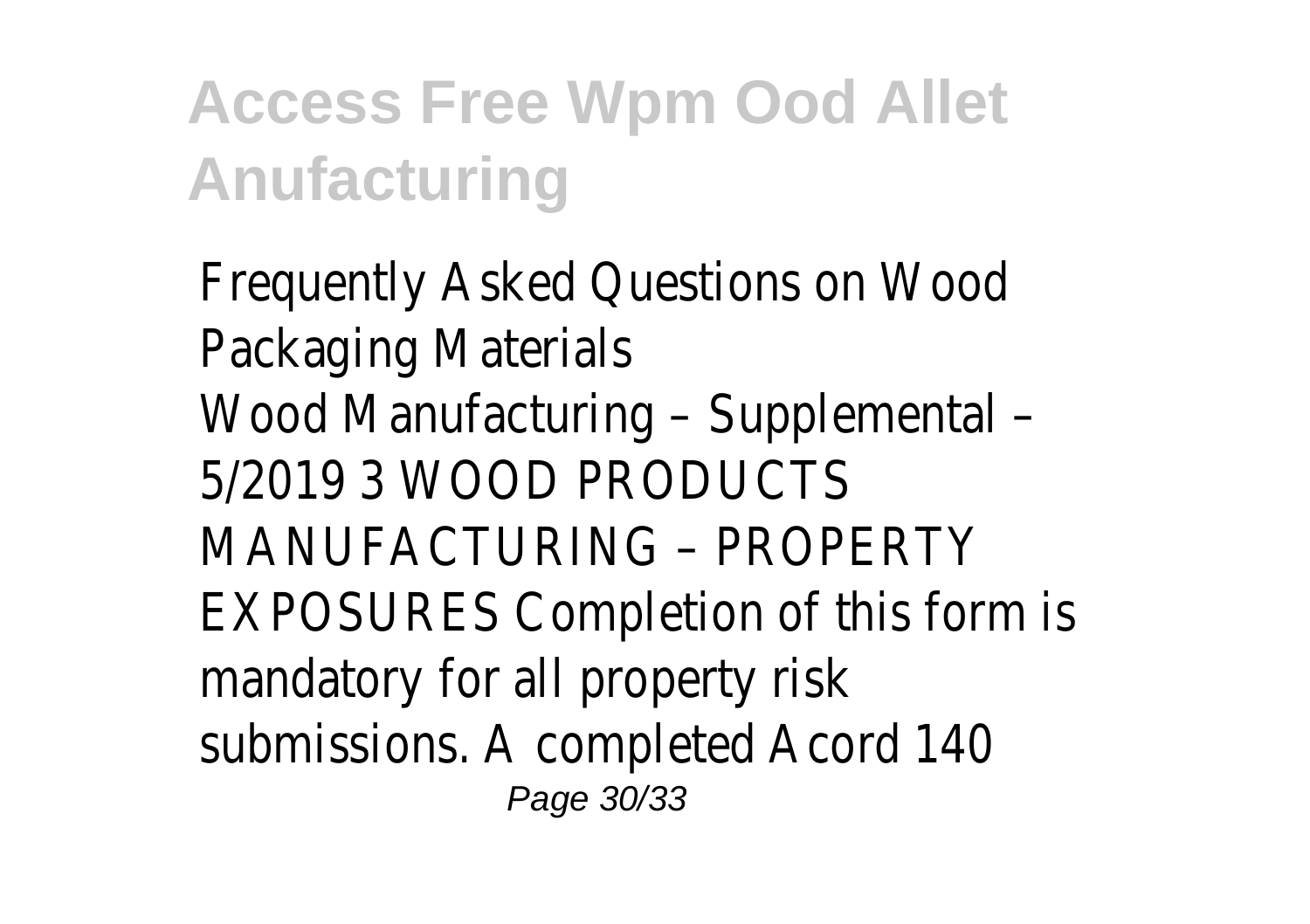#### property application is required with this form.

Atx 400 User Guide - agnoleggio.it The manufacturing industry is different than selling \$5 widgets to consumers. It's hard for your website to produce the results you need if the people building it Page 31/33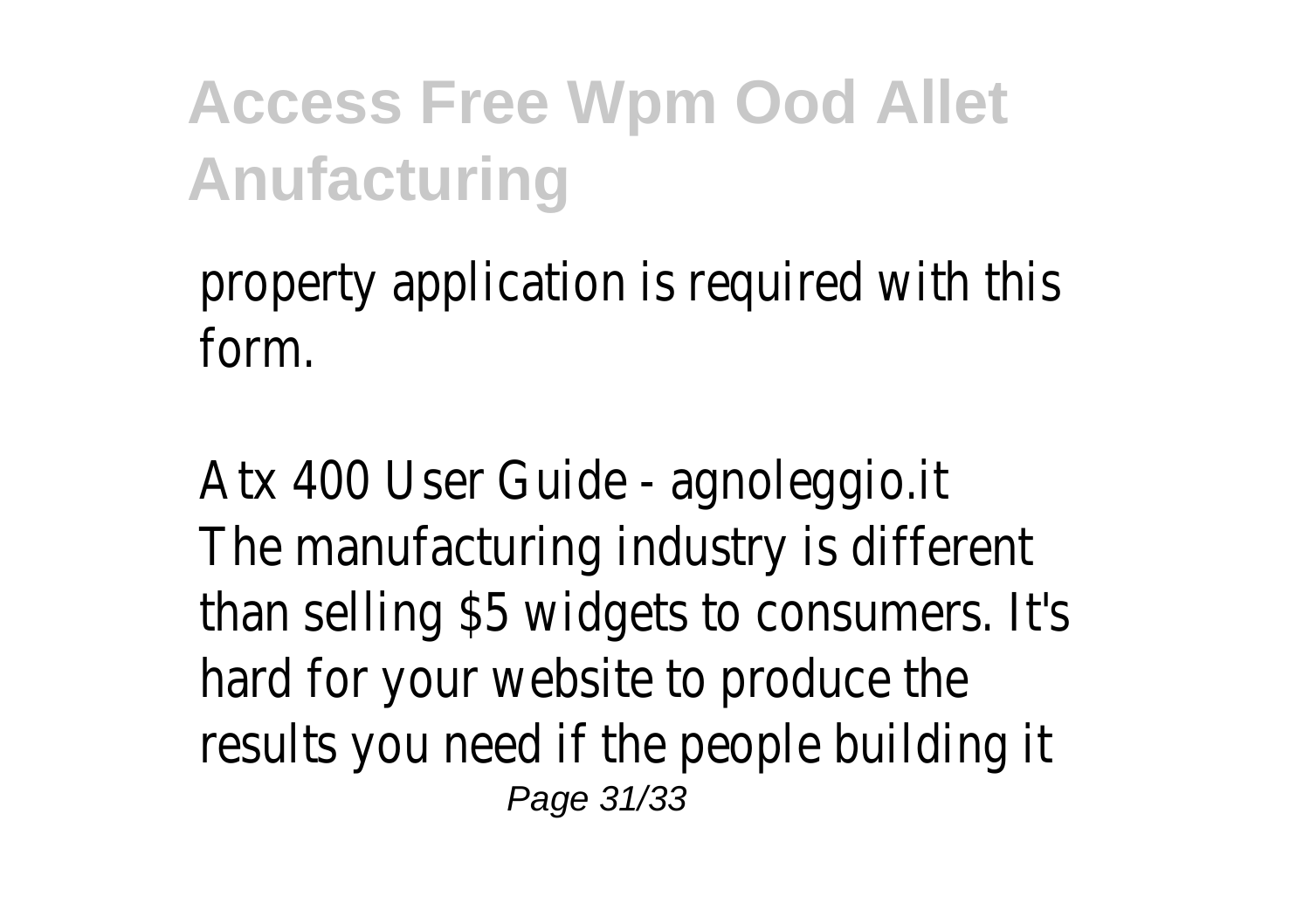don't understand your world. Whether your primary focus is getting leads or selling directly to your distributors, attracting employees, getting leads for your salespeople, SDS portals, and everything in between.